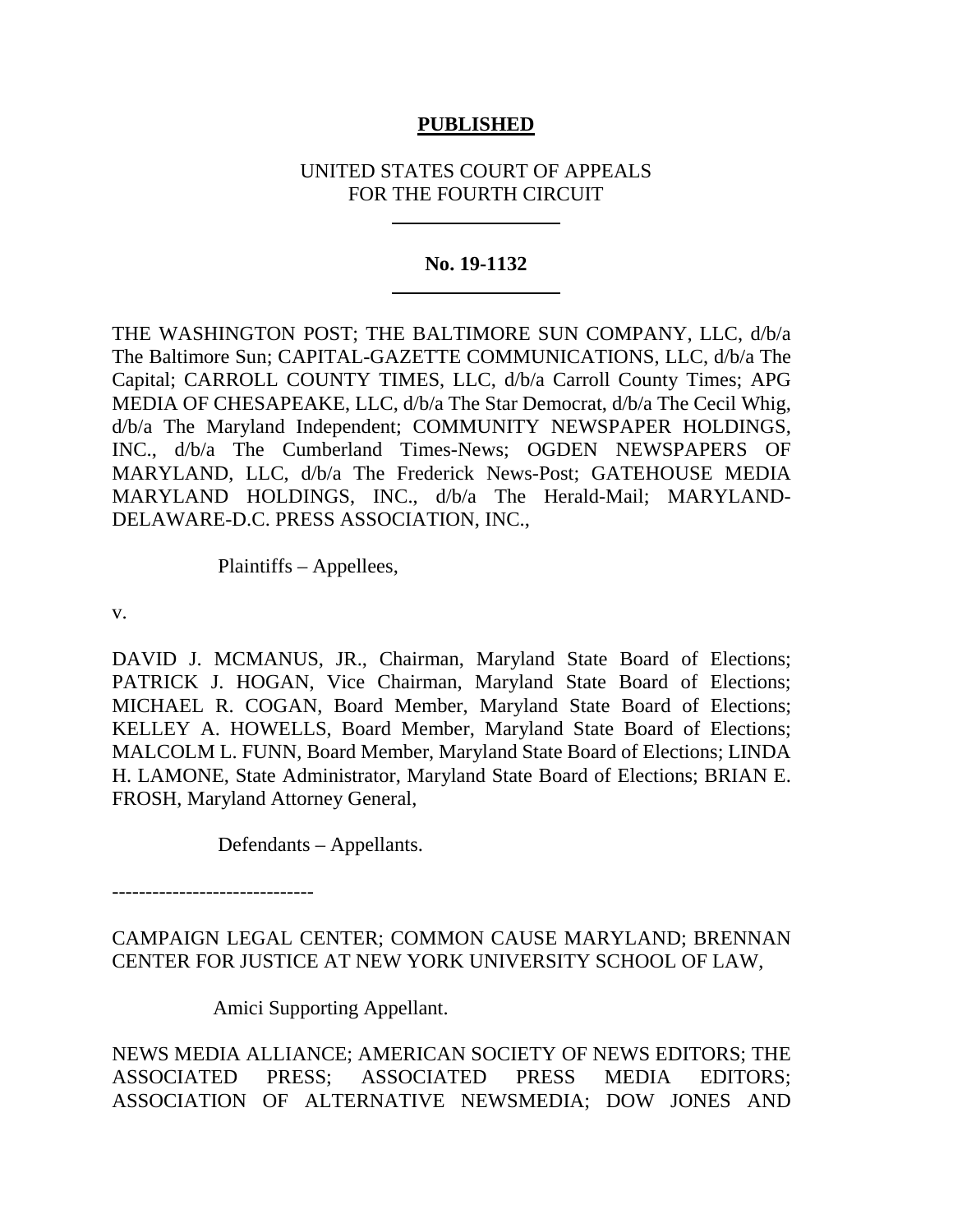COMPANY, INCORPORATED; THE E. W. SCRIPPS COMPANY; INVESTIGATIVE REPORTING PROGRAM AT UC BERKELEY, Graduate School of Journalism; INVESTIGATIVE REPORTING WORKSHOP AT AMERICAN UNIVERSITY; THE MEDIA INSTITUTE; MPA- THE ASSOCIATION OF MAGAZINE MEDIA; NATIONAL PRESS PHOTOGRAPHERS ASSOCIATION; THE NEW YORK TIMES COMPANY; ONLINE NEWS ASSOCIATION; REPORTERS COMMITTEE FOR FREEDOM OF THE PRESS; SOCIETY OF PROFESSIONAL JOURNALISTS; VIRGINIA PRESS ASSOCIATION; NATIONAL ASSOCIATION OF BROADCASTERS; NCTA- THE INTERNET AND TELEVISION ASSOCIATION; INSTITUTE FOR FREE SPEECH,

Amici Supporting Appellee.

Appeal from the United States District Court for the District of Maryland, at Baltimore. Paul W. Grimm, District Judge. (1:18-cv-02527-PWG)

Argued: October 30, 2019 Decided: December 6, 2019

Before WILKINSON, MOTZ, and FLOYD, Circuit Judges.

Affirmed by published opinion. Judge Wilkinson wrote the opinion, in which Judge Motz and Judge Floyd joined.

**ARGUED:** Andrea William Trento, OFFICE OF THE ATTORNEY GENERAL OF MARYLAND, Baltimore Maryland, for Appellants. Seth Daniel Berlin, BALLARD SPAHR LLP, Washington, D.C., for Appellees. **ON BRIEF:** Brian E. Frosh, Attorney General, OFFICE OF THE ATTORNEY GENERAL OF MARYLAND, Baltimore, Maryland, for Appellants. Paul J. Safier, Maxwell S. Mishkin, BALLARD SPAHR LLP, Washington, D.C., for Appellees. Paul M. Smith, Erin Chlopak, CAMPAIGN LEGAL CENTER, Washington, D.C., for Amici Campaign Legal Center and Common Cause Maryland. Lawrence D. Norden, Ian Vandewalker, New York, New York, Daniel I. Weiner, BRENNAN CENTER FOR JUSTICE AT NYU SCHOOL OF LAW, Washington, D.C.; Ira M. Feinberg, New York, New York, Joseph M. Charlet, Karl M. Lockhart, Law Clerk, HOGAN LOVELLS US LLP, Washington, D.C., for Amicus Brennan Center for Justice. Allen Dickerson, Tyler Martinez, Zac Morgan, INSTITUTE FOR FREE SPEECH, Alexandria, Virginia, for Amicus Institute for Free Speech. Rick Kaplan, Jerianne Timmerman, NATIONAL ASSOCIATION OF BROADCASTERS,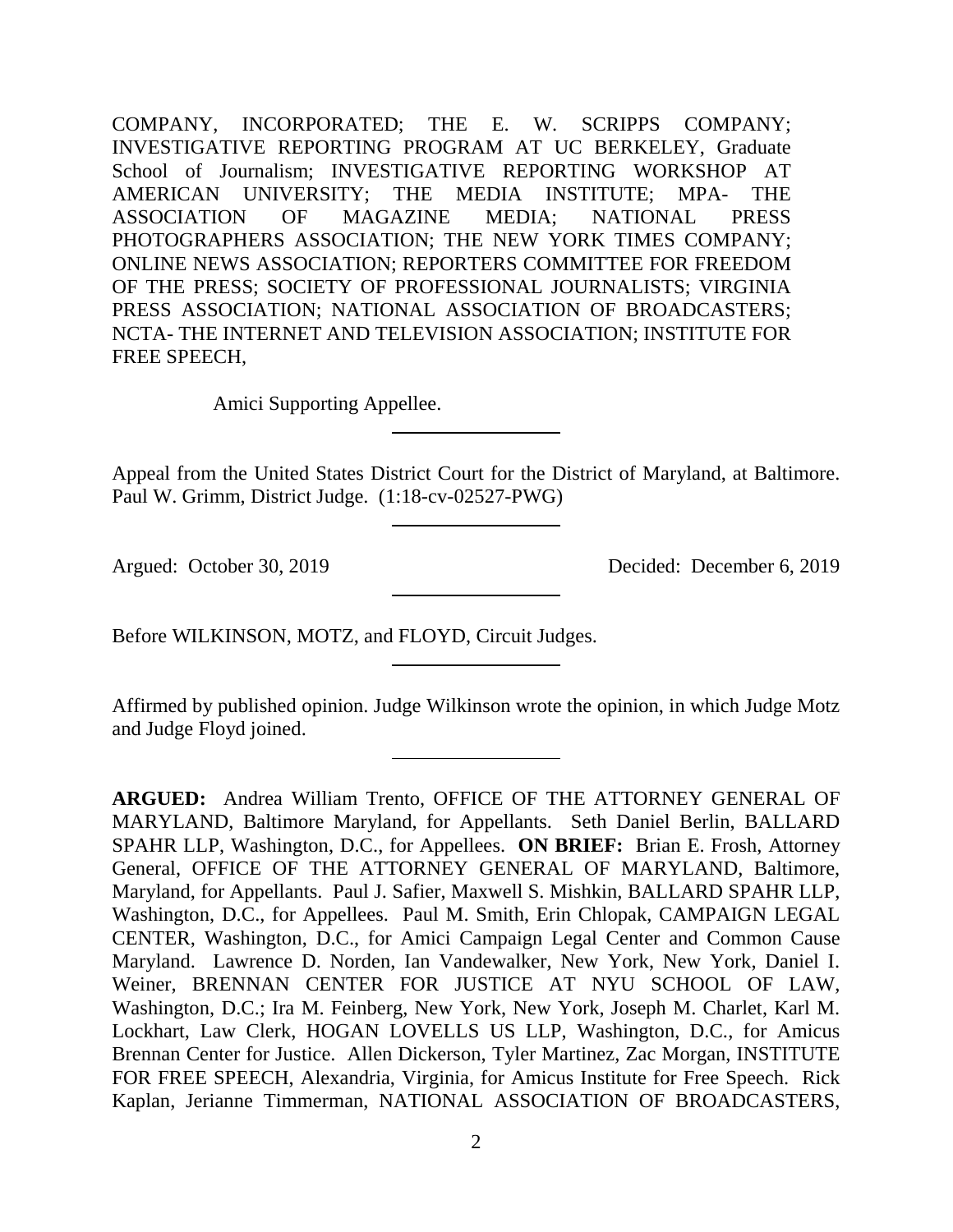Washington, D.C.; Stephen B. Kinnaird, Alex Schulman, PAUL HASTINGS LLP, Washington, D.C., for Amicus National Association of Broadcasters. Rick C. Chessen, Neal M. Goldberg, NCTA – THE INTERNET & TELEVISION ASSOCIATION, Washington, D.C.; Howard J. Symons, Jessica Ring Amunson, JENNER & BLOCK LLP, Washington, D.C, for Amicus NCTA – The Internet & Television Association. Danielle Coffey, Senior Vice President, NEWS MEDIA ALLIANCE, Arlington, Virginia; Robert Corn-Revere, Chelsea T. Kelly, DAVIS WRIGHT TREMAINE LLP, Washington, D.C., for Amici News Media Alliance and 16 Media Organizations. Bruce D. Brown, Katie Townsend, THE REPORTERS COMMITTEE FOR FREEDOM OF THE PRESS, Washington, D.C.; Kevin M. Goldberg, FLETCHER HEALD & HILDRETH, Arlington, Virginia, for Amici American Society of News Editors, Associated Press Media Editors, and Association of Alternative News Media. Bruce Sanford, Mark I. Bailen, BAKER & HOSTETLER, Washington, D.C., for Amicus Society of Professional Journalists. Mickey Osterreicher, NATIONAL PRESS PHOTOGRAPHERS ASSOCIATION, Athens, Georgia, for Amicus National Press Photographers Association. Joseph Weissman, DOW JONES & COMPANY, INC., New York, New York, for Amicus Dow Jones & Company, Inc. Dana Green, THE NEW YORK TIMES COMPANY, New York, New York, for Amicus The New York Times Company. David M. Giles, Vice President/Deputy General Counsel, THE E.W. SCRIPPS COMPANY, Cincinnati, Ohio, for The E.W. Scripps Company. Brian Barrett, Assistant General Counsel, THE ASSOCIATED PRESS, New York, New York, for Amicus The Associated Press.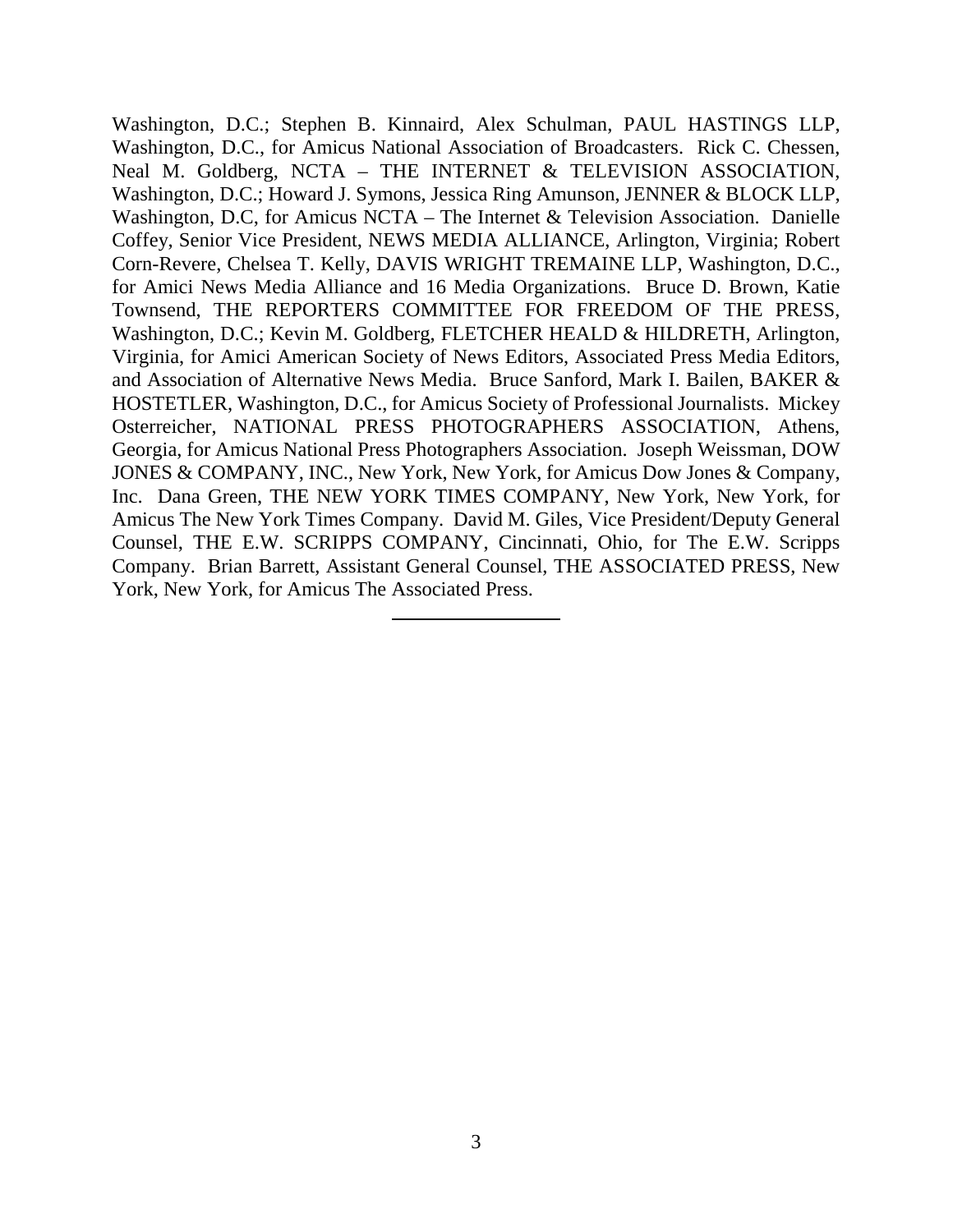WILKINSON, Circuit Judge:

A Maryland law requires newspapers, among other platforms, to publish on their websites, as well as retain for state inspection, certain information about the political ads they decide to carry. This case asks, at bottom, whether these terms can be squared with the First Amendment. For the reasons discussed below, we agree with the district court that they cannot. While Maryland's law tries to serve important aims, the state has gone about this task in too circuitous and burdensome a manner to satisfy constitutional scrutiny.

I.

In 2016, Donald Trump was elected the forty-fifth President of the United States. In the months that followed, a growing consensus emerged that Russian nationals had attempted to interfere in the presidential election through a sustained disinformation campaign carried out on social media and other online platforms. Prompted by these revelations, a number of states looked to amend their election laws to better protect against foreign meddling. Maryland was one of them and, in May 2018, the state passed the Online Electioneering Transparency and Accountability Act (the "Act").

Maryland has long regulated campaign-related speech. Before the Act took effect, though, the state principally regulated direct participants in the political arena. Most relevant here, Maryland imposed certain disclosure and recordkeeping obligations on political speakers looking to influence a given election cycle. Md. Code Ann., Elec. Law §§ 13-401, 13-404, 13-304, 13-306, 13-307, 13-221. First, the state required "campaign material" to include an "authority line" identifying the person or group behind a political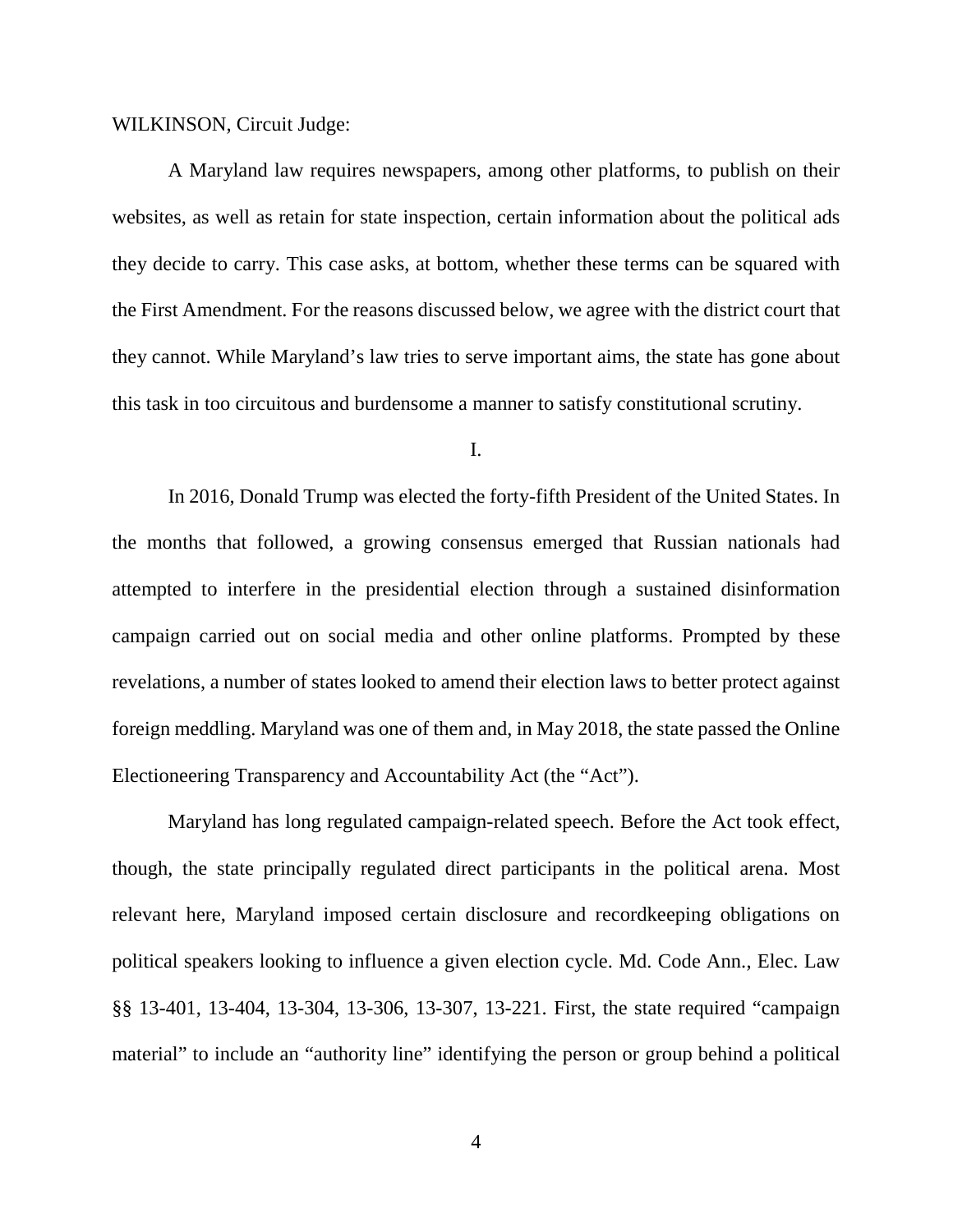advertisement.<sup>[1](#page-4-0)</sup> Second, Maryland mandated that "political committees," or similar persons making independent expenditures above a specific dollar amount, must collect and report to the Maryland Board of Elections basic information about their donors and related expenses.<sup>[2](#page-4-1)</sup> Before the Act, these provisions applied only to purchasers of TV, radio, and print advertising.

Following the 2016 election, however, Maryland concluded that this disclosureand-recordkeeping regime was inadequate. *See Washington Post v. McManus*, 355 F. Supp. 3d 272, 281-282 (D. Md. 2019). In particular, legislators determined that Maryland's existing campaign finance regulations largely failed to cover the internet. And this presented a problematic blind spot. For one, the 2016 election marked an important shift in how campaigns were waged, with a surge in spending on online political advertising by candidates and political organizations. *See* J.A. 117 (detailing eightfold increase from 2012). Moreover, 2016 also involved pervasive attempts by foreign nationals to influence American elections by way of the internet. *See* J.A. 119-20 (describing internal investigations at Facebook, Twitter, and Google). These efforts were particularly prevalent

<span id="page-4-0"></span><sup>&</sup>lt;sup>1</sup> "Campaign material" is defined as any published or distributed material that "relates to a candidate, a prospective candidate, or the approval or rejection of a question or prospective question." Md. Code Ann., Elec. Law § 1-101(k)(1).

<span id="page-4-1"></span> $2 \text{ A}$  "political committee" is defined as a "combination of two or more individuals that has as its major purpose promoting the success or defeat of a candidate, political party, question, or prospective question submitted to a vote at any election." Md. Code Ann., Elec. Law  $§$  1-101(gg).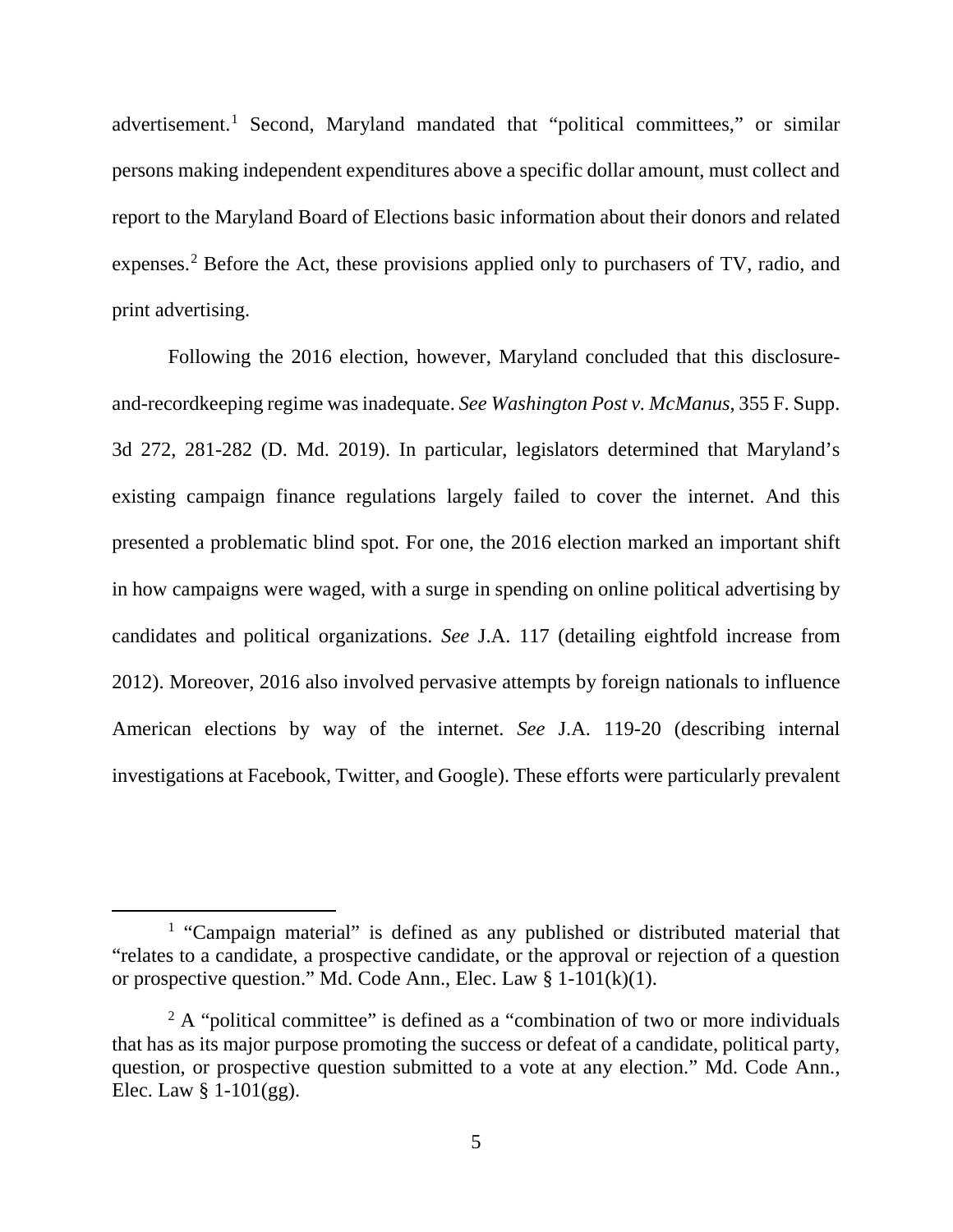in Maryland, which by some accounts was one of the top three most targeted states in 2016. *See* J.A. 118-19.

Against this backdrop, Maryland decided to develop legislation that would bolster the state's campaign finance regulations. With a particular eye toward combatting foreign meddling, the state made two main changes to its laws. *See Washington Post*, 355 F. Supp. 3d at 281-82. First, Maryland broadened its extant disclosure-and-recordkeeping regulations to include online advertisements. Accordingly, the campaign finance regime that previously applied only to TV, radio, and print was expanded to also include online political ads. *Id.* at 282. These provisions, which applied directly to ad purchasers, are not challenged here. Second, the Act extended Maryland's campaign finance laws to include for the first time "online platforms." *Id.* at 282-83. An "online platform" under the Act is defined in terms of both its size and its speech, picking up essentially any public website in the state that reaches a certain circulation (100,000 unique monthly visitors) and receives money for "qualifying paid digital communications" (which are, in short, political ads). Md. Code Ann., Elec. Law § 1-101(dd-1). The distinctive feature of these sections is that their onus falls on the websites themselves, not the political speakers. These provisions are the subject of this lawsuit.

The Act imposes two sets of disclosure obligations on "online platforms" operating in Maryland. First, there is a "publication requirement." Under this provision, online platforms must post certain information about the political ads on their websites. *Id.* § 13- 405(b). In the main, within 48 hours of an ad being purchased, platforms must display somewhere on their site the identity of the purchaser, the individuals exercising control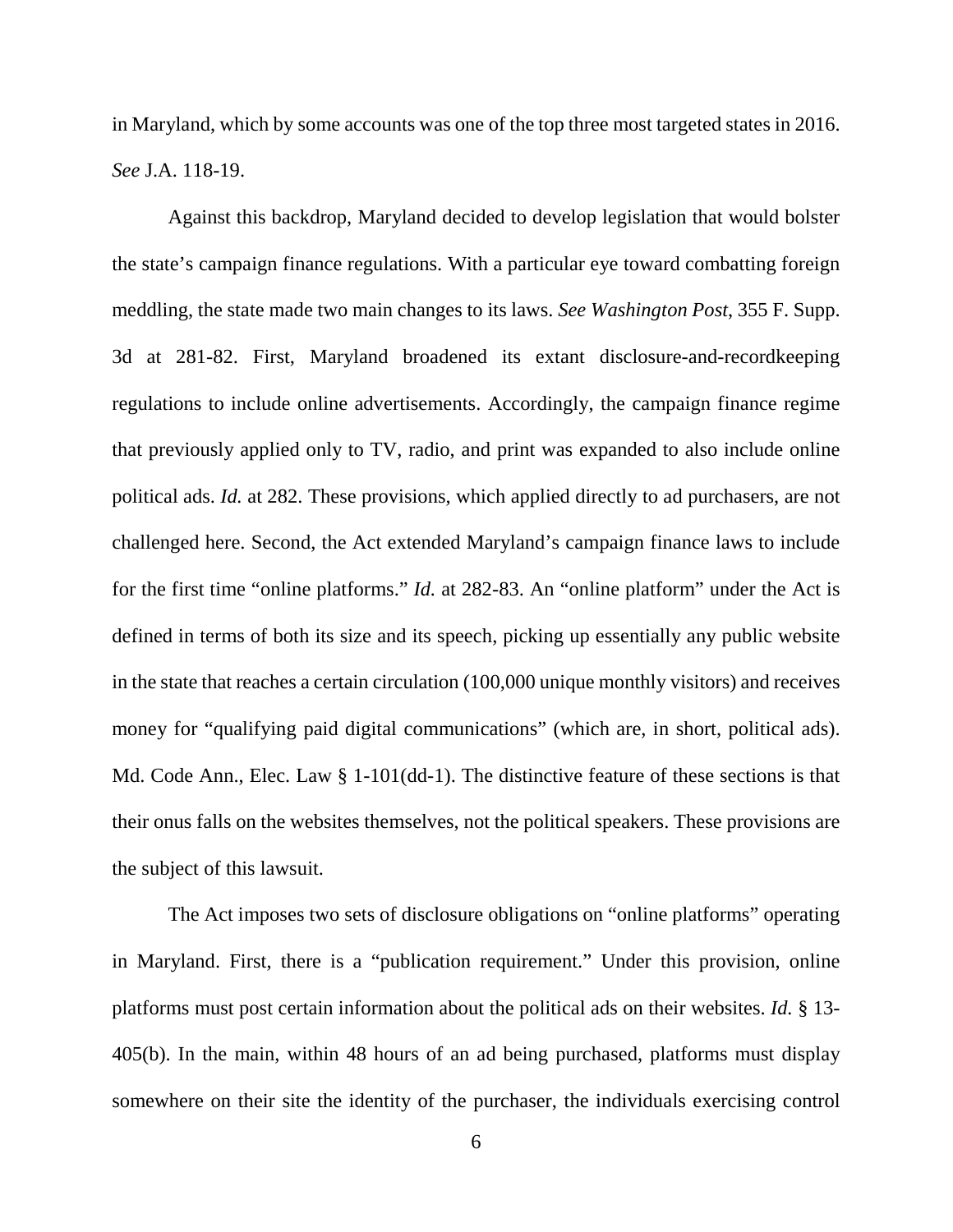over the purchaser, and the total amount paid for the ad. They must keep that information online for at least a year following the relevant election. Second, there is an "inspection requirement." Under this part, platforms must collect records concerning their political ad purchasers and retain those records for at least a year after the election so that the Maryland Board of Elections can review them upon request. *Id.* § 13-405(c). As the district court explained, the "publication requirement and state inspection requirement are functionally distinct, but they operate as part of a single scheme." *Washington Post*, 355 F. Supp. 3d at 283. To that end, both requirements attach when (i) the buyer notifies a platform that its ad constitutes a "qualifying paid digital communication[]" under the Act, Md. Code Ann., Elec. Law  $\S$  13-405(a)(1), and (ii) supplies the platform with the necessary information that it will then have to post and retain as required by the publication and inspection parts of the Act, *id.* § 13-405(d)(1).

The Act took effect in July 2018 without the signature of Maryland Governor Larry Hogan. At the time, Governor Hogan feared the Act raised "serious constitutional concerns" because, in large part, it "would compel speech by news outlets." J.A. 111-12. That August, a collection of news outlets operating in the state (the "Publishers") filed for a preliminary injunction to prevent the platform-specific parts of the Act from going into effect.<sup>[3](#page-6-0)</sup> As relevant here, the Publishers argued that the Act's publication and inspection

<span id="page-6-0"></span><sup>&</sup>lt;sup>3</sup> The plaintiffs are The Washington Post; The Baltimore Sun Co., LLC; Capital-Gazette Communications, LLC; Carroll County Times, LLC; APG Media of Chesapeake, LLC; Community Newspaper Holdings, Inc.; Ogden Newspapers of Maryland, LLC; Gatehouse Media Maryland Holdings, Inc.; and Maryland-Delaware-D.C. Press Association, Inc.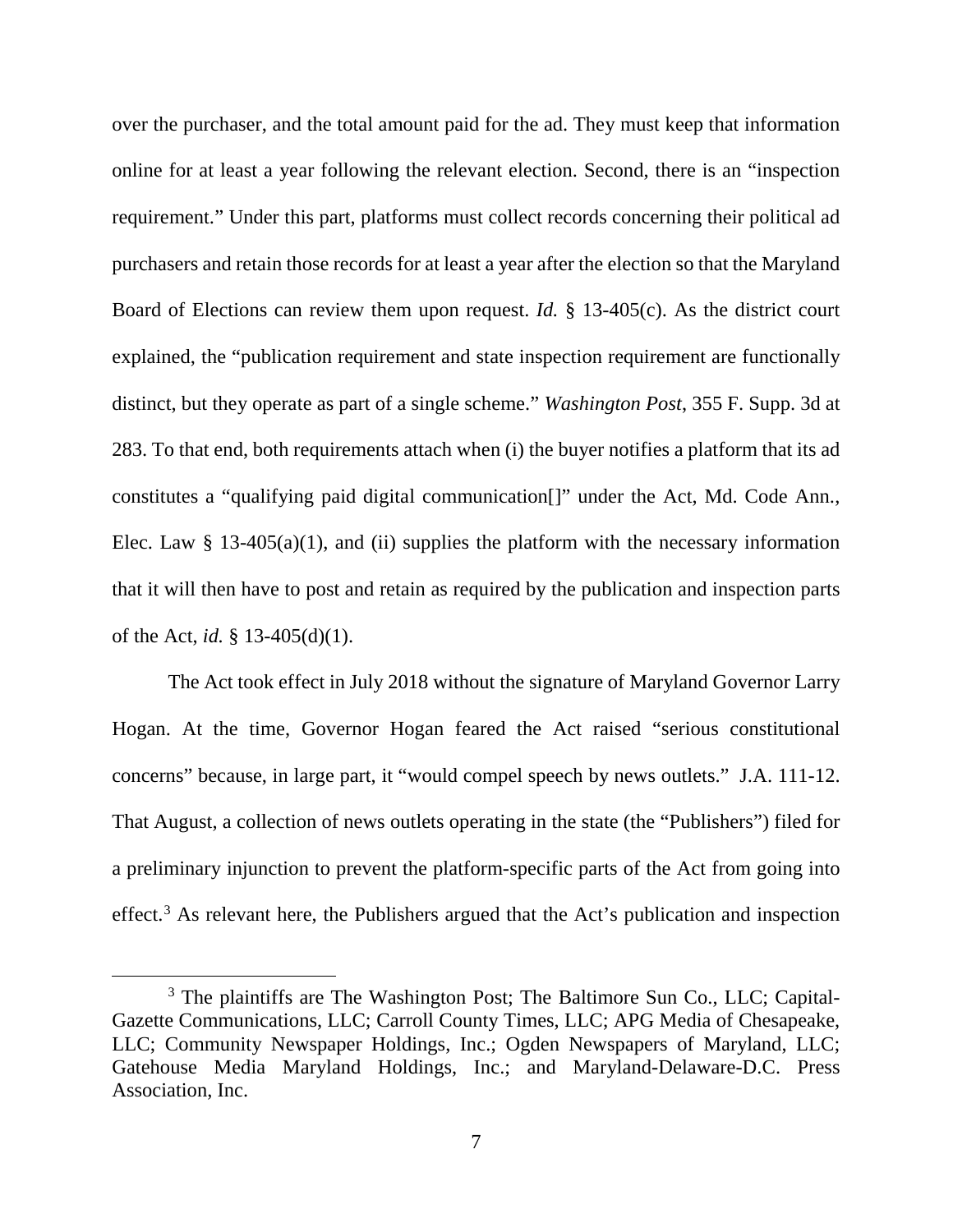requirements violated the First Amendment—both facially, as a regulation that targets neutral third-party platforms, and also as-applied, as a law encompassing news outlets.

The district court concluded that the Publishers were likely to succeed on the merits of their challenge and that the other conditions for a preliminary injunction were also satisfied. *Washington Post*, 355 F. Supp. 3d at 305-306. It accordingly granted the Publishers' motion and preliminarily enjoined enforcement of the relevant portions of the Act as applied to them. Three points about the district court's opinion bear mention.

First, the court held that the Act should be evaluated under strict scrutiny rather than the more permissive framework of exacting scrutiny. *Id.* at 297. While the Supreme Court has applied exacting scrutiny to a number of campaign finance laws involving disclosure obligations, the court reasoned that those cases were inapposite here because the Maryland law burdened neutral third-party platforms rather than direct political participants. *Id.* at 293, 296-97. As such, strict scrutiny was appropriate since the Act was a content-based regulation that compelled political speech—features that would ordinarily require the most demanding form of judicial review. *Id.* at 297.

Second, the Act failed strict scrutiny. Although Maryland had certain compelling interests at stake, it failed to narrowly tailor its law in service of those ends. In particular, the court found that the Act was both over- and under-inclusive, ultimately failing to meaningfully address the core problem of foreign election interference that motivated the Act in the first place. *Id.* at 298-303.

Third, the district court also held that the Act would fail exacting scrutiny. This because, for similar reasons, there was such a mismatch between the Act's means and ends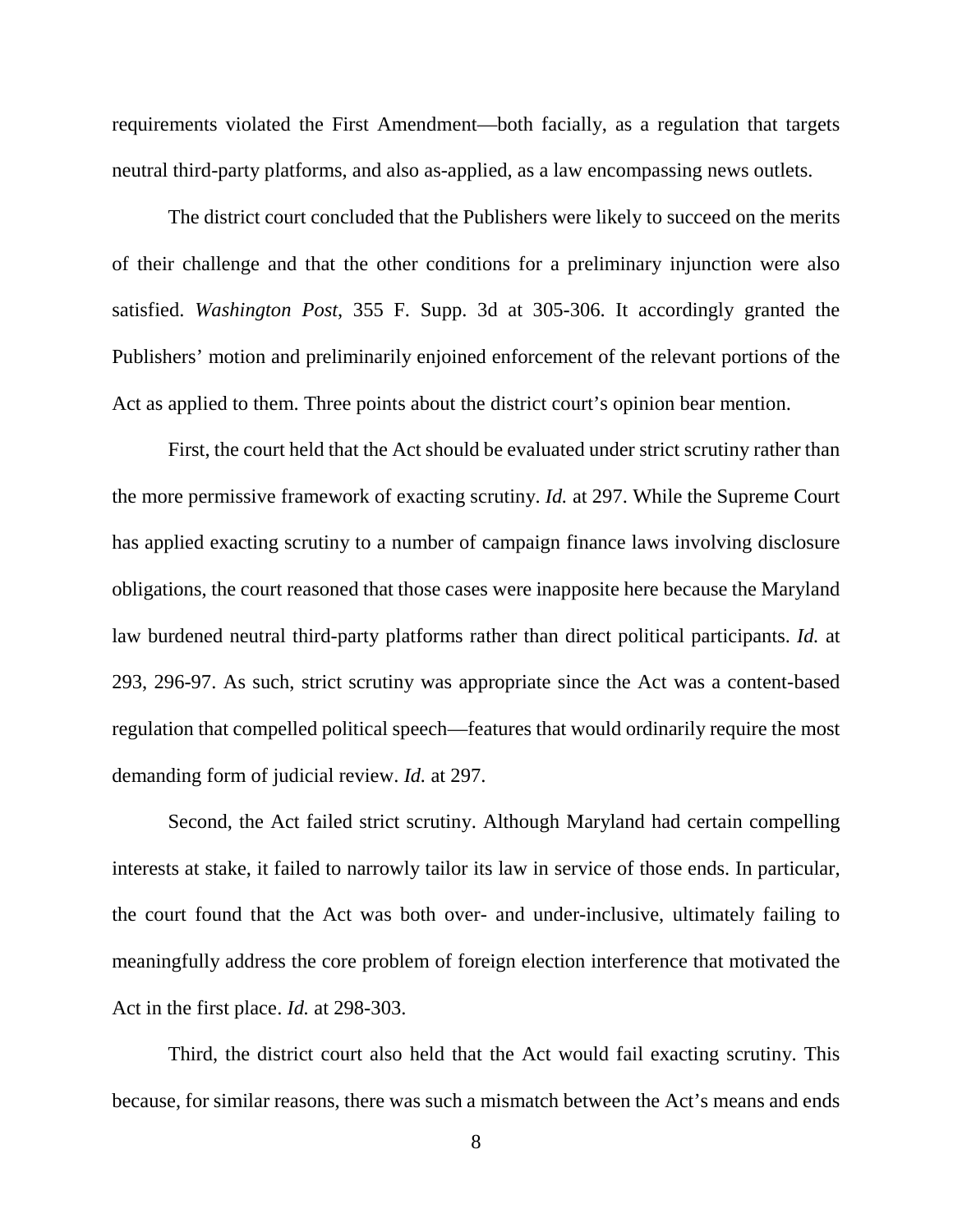that it lacked the requisite substantial relationship to the governmental interests it claimed to further. *Id.* at 302-305.

This appeal followed. We review a district court's grant of a preliminary injunction for abuse of discretion. *Pashby v. Delia*, 709 F.3d 307, 319 (4th Cir. 2013). In so doing, we review factual findings for clear error and legal conclusions de novo. *WV Ass'n of Club Owners & Fraternal Servs., Inc. v. Musgrave*, 553 F.3d 292, 298 (4th Cir. 2009). Here, Maryland has effectively limited its appeal to the first *Winter* factor—that is, whether the Publishers have demonstrated that they are likely to succeed on the merits. *See Winter v. Nat. Res. Def. Council, Inc.*, 555 U.S. 7, 20 (2008); Appellant's Opening Brief at 25, 54, 57. Our analysis below is accordingly limited to that issue.

Moreover, our holding is also limited by the posture of this case. While general First Amendment principles bear most definitely upon the resolution of the appeal, the ultimate issue before us is a narrower one, i.e., whether the Maryland Act as applied to these particular plaintiffs is unconstitutional. To that end, we do not expound upon the wide world of social media and all the issues that may be pertinent thereto. For the reasons that follow, we shall affirm the preliminary injunctive relief awarded by the district court.

### II.

As the district court noted in a lengthy and thoughtful opinion, *Washington Post*, 355 F. Supp at 272-306, the Act is a content-based law that targets political speech and compels newspapers, among other platforms, to carry certain messages on their websites. In other words, Maryland's law is a compendium of traditional First Amendment infirmities.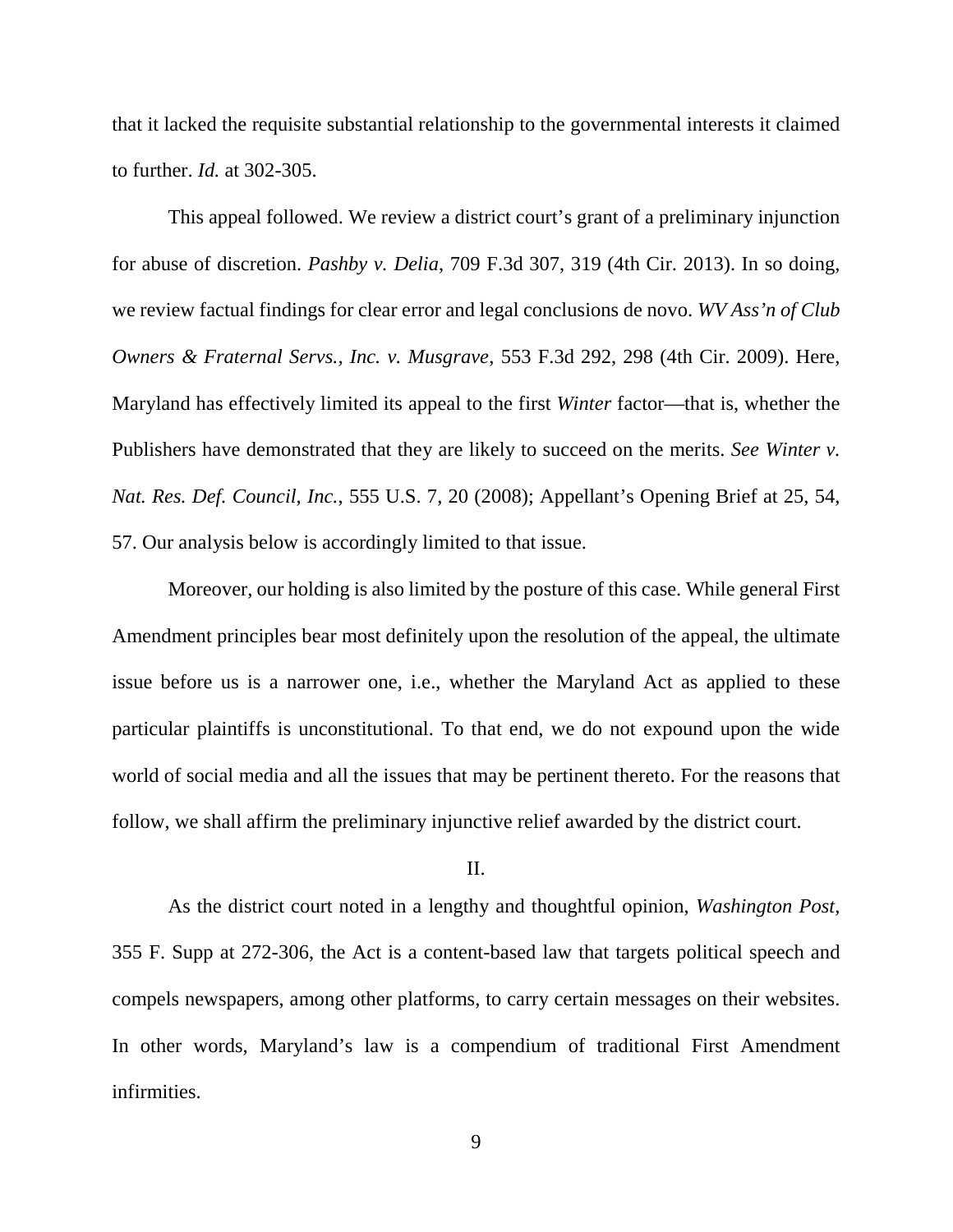First, the Act is a content-based regulation on speech. It singles out one particular topic of speech—campaign-related speech—for regulatory attention. *See R.A.V. v. City of St. Paul*, 505 U.S. 377, 382-83 (1992). The lodestar for the First Amendment is the preservation of the marketplace of ideas. *Leathers v. Medlock*, 499 U.S. 439, 448-49 (1991). When the government seeks to favor or disfavor certain subject-matter because of the topic at issue, it compromises the integrity of our national discourse and risks bringing about a form of soft censorship. For this reason, content-based laws are "presumptively unconstitutional," *Reed v. Town of Gilbert*, 135 S. Ct. 2218, 2226 (2015); *Cent. Radio Co. Inc. v. City of Norfolk*, 811 F.3d 625, 633 (4th Cir. 2016), the presumption being necessary to ensure that the marketplace of ideas does not deteriorate into a forum for the subjects of state-favored speech.

Second, the Act singles out political speech. While generic content-based regulations strain our commitment to free speech, content-based regulations that target *political* speech are especially suspect. Because our democracy relies on free debate as the vehicle of dispute and the engine of electoral change, political speech occupies a distinctive place in First Amendment law. *See, e.g.*, *Burson v. Freeman*, 504 U.S. 191, 196 (1992) ("[T]he First Amendment has its fullest and most urgent application to speech uttered during a campaign for political office." (quoting *Eu v. San Francisco Cty. Democratic Cent. Comm.*, 489 U.S. 214, 223 (1989) (internal quotation omitted))). Regulations of political speech therefore "trench[] upon an area in which the importance of First Amendment protections is at its zenith." *Meyer v. Grant*, 486 U.S. 414, 425 (1988) (internal markings omitted). The Act here aims directly at political speech. Indeed, its publication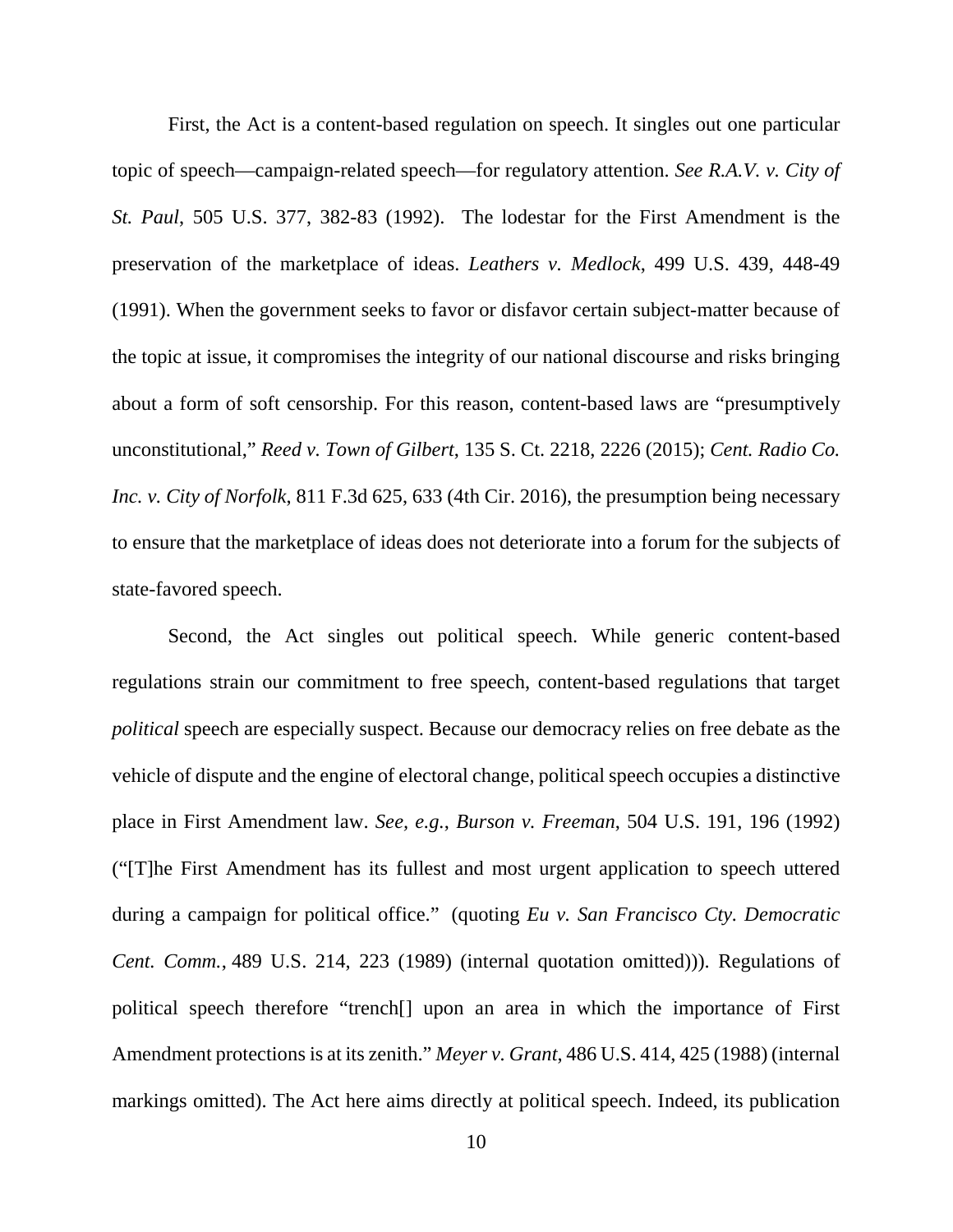and inspection provisions apply exclusively to political speech. *E.g.*, Md. Code Ann., Elec. Law § 1-101(k)(1) (defining covered "campaign material" as that "relat[ing] to a candidate, a prospective candidate, or the approval or rejection of a [ballot] question or prospective [ballot] question"). As such, the Act concerns content that is ordinarily shielded within "the heart of the First Amendment's protection." *First Nat'l Bank of Boston v. Bellotti*, 435 U.S. 765, 776 (1978).

Third, the Act compels speech. And it does so in no small measure. Take, to start, the publication requirement. This provision requires online platforms that host political ads to post, in searchable format: (i) the ad purchaser's name and contact information; (ii) the identity of the treasurer of the political committee or the individuals exercising control over the ad purchaser; and (iii) the total amount paid for the ad. Md. Code Ann., Elec. Law  $\S$ § 13-405(b)(1), 13-405(b)(6)(i)-(ii). That is not all. The publication requirement also directs platforms to post all this information "in a clearly identifiable location on the online platform's website" within 48 hours of purchase, and to maintain this information on their websites for at least one year after the relevant election. *Id.* § 13-405(b)(3).

Furthermore, the Act's inspection requirement also compels speech. Under this provision, platforms must collect and retain records of the following information, to be disclosed to state regulators upon request:

(i) the candidate or ballot issue to which the qualifying paid digital communication relates and whether the qualifying paid digital communication supports or opposes that candidate or ballot issue; (ii) the dates and times that the qualifying paid digital communication was first disseminated and last disseminated; (iii) a digital copy of the content of the qualifying paid digital communication;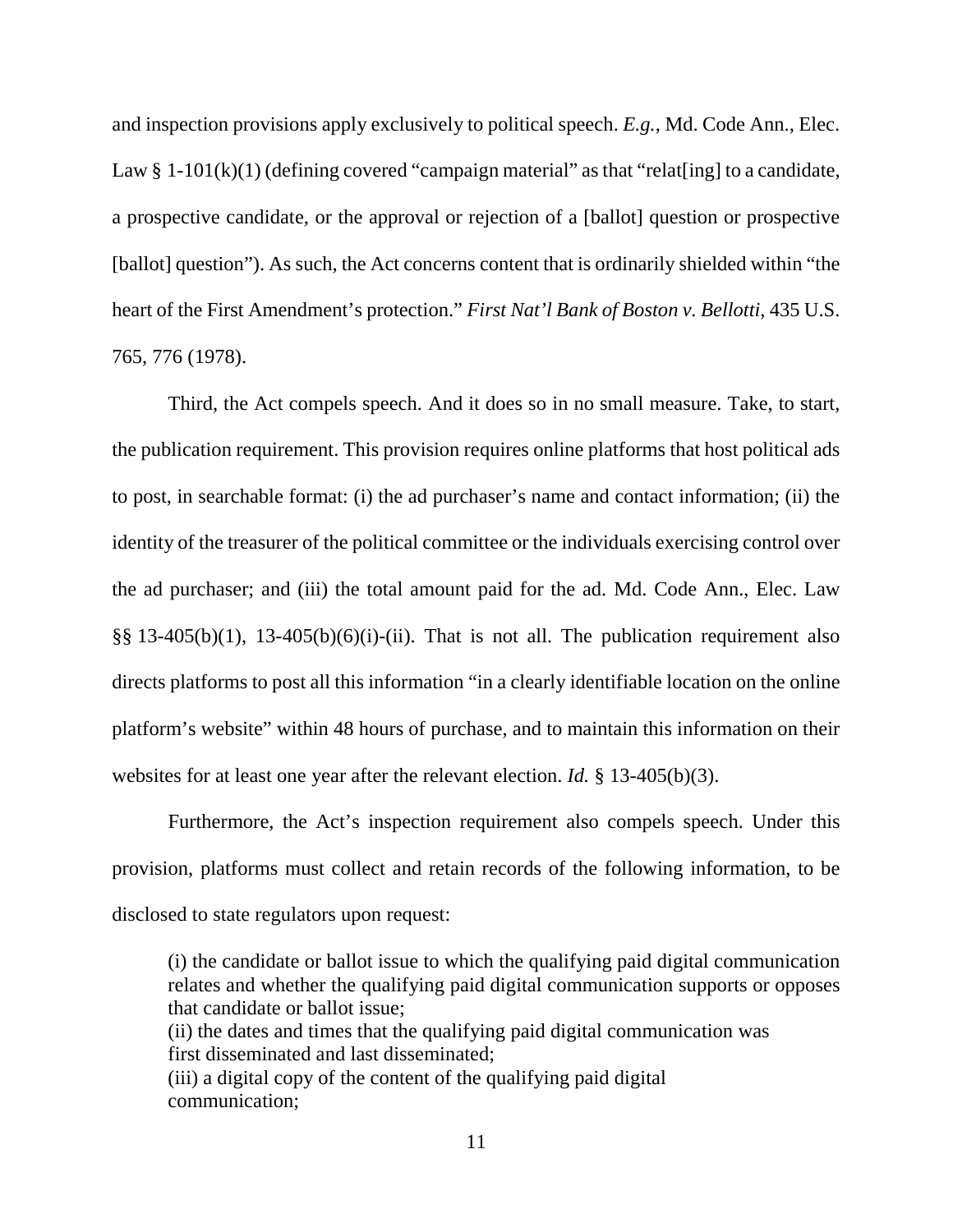(iv) an approximate description of the geographic locations where the qualifying paid digital communication was disseminated; (v) an approximate description of the audience that received or was targeted to receive the qualifying paid digital communication; and (vi) the total number of impressions generated by the qualifying paid digital communication.

Md. Code Ann., Elec. Law  $\S 13-405(c)(3)$ . Similar to the publication requirement, platforms must make these records available within 48 hours of the time an ad runs and retain them for at least one year after the relevant general election. *Id.* § 13-405(c)(2).

Critically, failure to comply with any of these provisions comes with real consequences. Noncompliance with either the Act's publication or inspection requirements is grounds for the Maryland Attorney General to seek injunctive relief to require removal of the ad. Md. Code Ann., Elec. Law  $\S$  13-405.1(b)(1)-(2). And failure to comply with the injunction is ultimately punishable by criminal penalties. *Id.* § 13-405.1(b)(4).

Taken together, the Act's publication and inspection requirements ultimately present compelled speech problems twice over. For one, they force elements of civil society to speak when they otherwise would have refrained. Time and again, the Supreme Court has made clear that it makes little difference for First Amendment purposes whether the government acts as censor or conductor. Indeed, the "freedom of speech 'includes both the right to speak freely and the right to refrain from speaking at all.'" *Janus v. Am. Fed'n of State, Cty. & Mun. Emps. Council 31*, 138 S. Ct. 2448, 2463 (2018) (quoting *Wooley v. Maynard*, 430 U.S. 705, 714 (1977) (internal quotation omitted)). It is the presence of compulsion from the state itself that compromises the First Amendment. The Amendment extends "not only to expressions of value, opinion, or endorsement, but equally to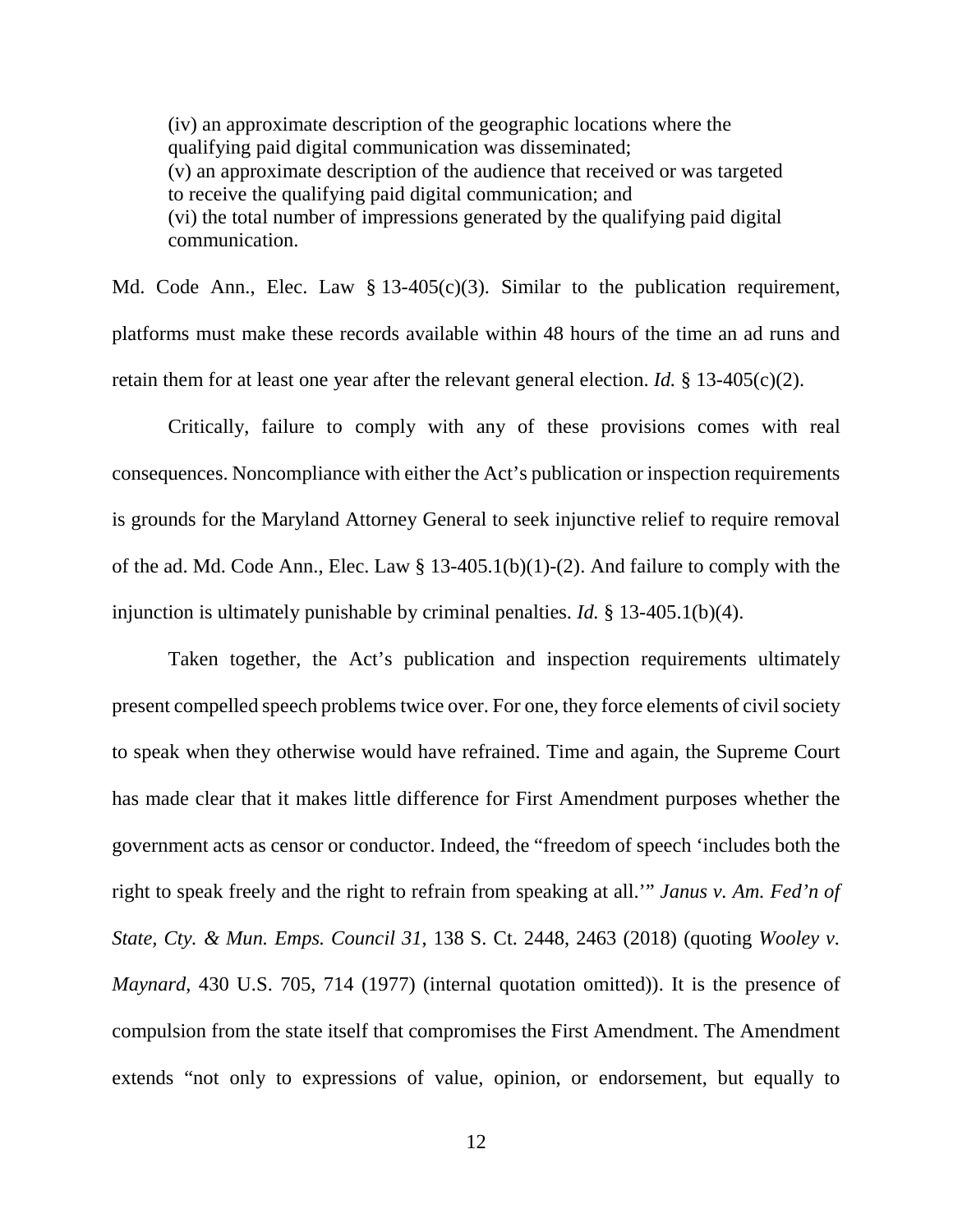statements of fact the speaker would rather avoid." *Hurley v. Irish-Am. Gay, Lesbian & Bisexual Grp. of Boston*, 515 U.S. 557, 573 (1995).

What's more, the fact that the Act compels third parties to disclose certain identifying information regarding political speakers implicates protections for anonymous speech. Requiring the press itself to disclose the identity or characteristics of political speakers is a problematic step. *See Branzburg v. Hayes*, 408 U.S. 665, 709 (Powell, J., concurring) (noting that newsmen faced with a grand jury subpoena are not "without constitutional rights with respect to the gathering of news or in safeguarding their sources"); *id.* at 725 (Stewart, J., dissenting) (requiring the press to disclose its sources risks "annex[ing] the journalistic profession as an investigative arm of government"). This country, moreover, has "a respected tradition of anonymity in the advocacy of political causes." *McIntyre v. Ohio Elections Comm'n*, 514 U.S. 334, 343 (1995). Much as our forebears elected to hash out the architecture of this nation under the pseudonyms of "Publius" and "Agrippa," many political advocates today also opt for anonymity in hopes their arguments will be debated on their merits rather than their makers. *See id.* at 343, 343 n.6. To be sure, this tradition of anonymity is anything but absolute. But revelations of executive misconduct throughout our history have often been anonymously sourced. And when the government enlists the press to disclose the sources of political speech, thus potentially exposing those speakers to identification and harassment, First Amendment protections and values come into play. *See Pac. Gas & Elec. Co. v. Pub. Utils. Comm'n of Cal.*, 475 U.S. 1, 14-15 (1986) (plurality opinion).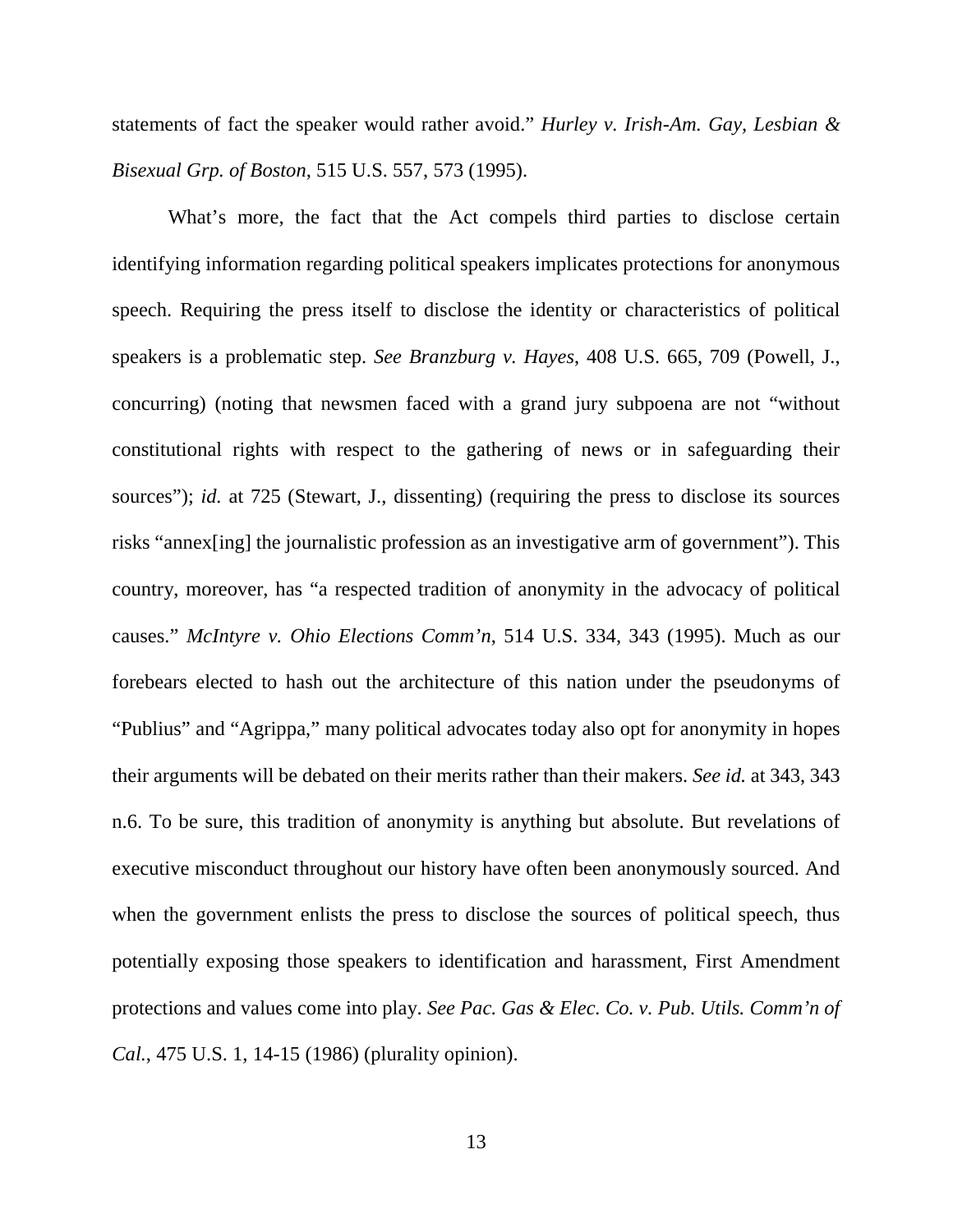In the end, each banner feature of the Act—the fact that it is content-based, targets political expression, and compels certain speech—poses a real risk of either chilling speech or manipulating the marketplace of ideas. Of course, these dangers, standing alone, may not be dispositive. But they certainly speak to the burden imposed by the Act, a burden that becomes all the more severe once we examine additional aspects of Maryland's law.

#### III.

## A.

Maryland's law is different in kind from customary campaign finance regulations because the Act burdens *platforms* rather than political actors. So when "People for Jennifer Smith" want to place an online campaign advertisement with the *Carroll County Times*, it is the *County Times* that has to shoulder the bulk of the disclosure and recordkeeping obligations created by the sections of the Act challenged here.

This platform-oriented structure poses First Amendment problems of its own. *See Brown v. Entm't Merchs. Ass'n*, 564 U.S. 786, 802 (2011) (noting "doubts [about] punishing third parties for conveying protected speech"). Of course, as Maryland is quick to point out, governments have long required, and the Supreme Court has long upheld, the publication and retention of certain information in connection with elections. *See Buckley v. Valeo*, 424 U.S. 1, 61-62 (1976) (describing history). And, to be sure, each of these cases involved laws that implicated the same traditional infirmities noted above; they were content-based, pegged to political expression, and compelled speech in some form. However, the Court's disclosure-related campaign finance case law has also consistently relied on a key premise: While "disclosure requirements may burden the ability to speak,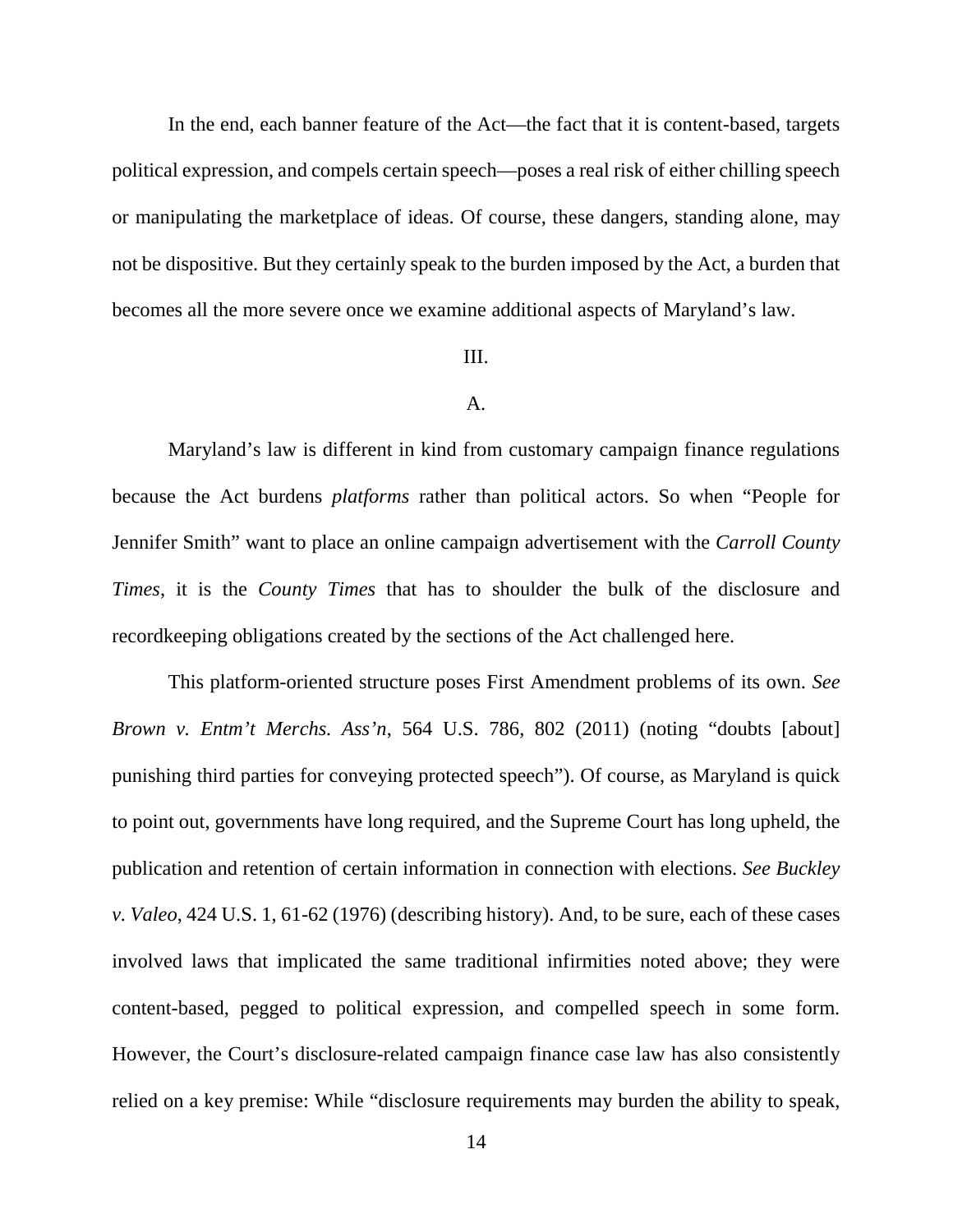[] they impose no ceiling on campaign-related activities and do not prevent anyone from speaking." *Citizens United v. Fed. Election Comm'n*, 558 U.S. 310, 366 (2010) (internal quotation and citation omitted).

The internal logic for this assumption makes sense for *direct participants* in the political process. Political groups, by design, have an organic desire to succeed at the ballot box. And this ambition generally offsets, at least in part, whatever burdens are posed by disclosure obligations. *See Buckley*, 424 U.S. at 69-72. In other words, it is not as if disclosure laws do not implicate traditional First Amendment infirmities—as noted, they well may. Rather, the point is that disclosure obligations are ordinarily less detrimental to our commitments to free speech because they do not *necessarily* censor speech like a direct limit on advocacy does. *See The Real Truth About Abortion, Inc. v. Fed. Election Comm'n*, 681 F.3d 544, 548-49 (4th Cir. 2012).

But this rationale falters when extended to neutral third-party platforms that view political ads no differently than any other. For sure, platforms are obviously attentive to what their advertisers are saying; the Boston Red Sox are unlikely to accept ads from a group extolling the virtues of the New York Yankees. Yet the predominant purpose of hosting ads is to raise revenue. And a core problem with Maryland's law is that it makes certain political speech more expensive to host than other speech because compliance costs attach to the former and not to the latter. Accordingly, when election-related political speech brings in less cash or carries more obligations than all the other advertising options, there is much less reason for platforms to host such speech. *See City of Los Angeles v. Alameda Books, Inc.*, 535 U.S. 425, 466 (2002) (Souter, J., dissenting).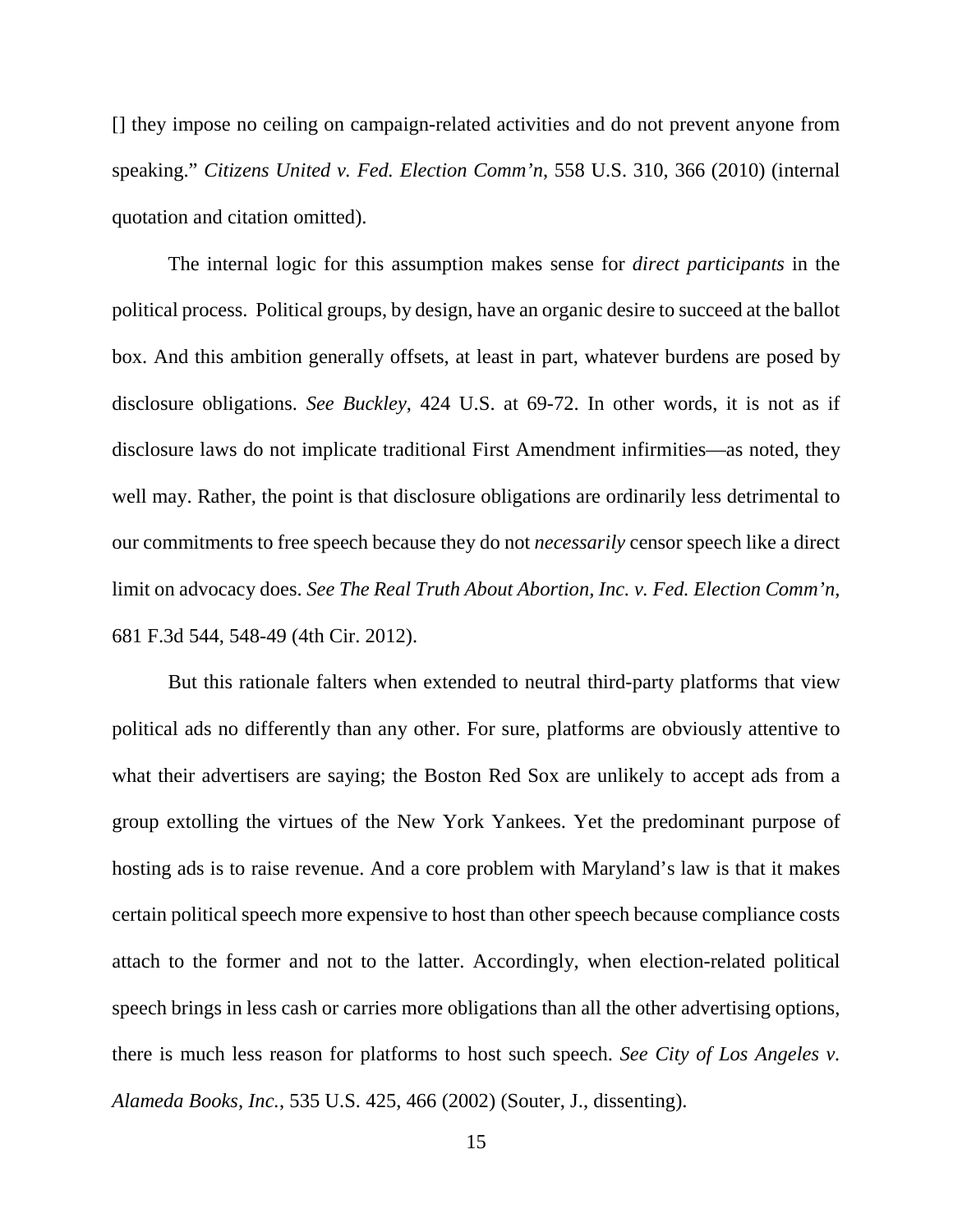Disclosure obligations applied to neutral-third party platforms are thus, from a First Amendment perspective, different in kind from conventional campaign finance regulations. First, platform-based campaign finance regulations like the one here make it financially irrational, generally speaking, for platforms to carry political speech when other, more profitable options are available. Second, platform-based campaign finance regulations create freestanding legal liabilities and compliance burdens that independently deter hosting political speech. For example, to avoid the Act's various sanctions, *e.g.*, Md. Code Ann., Elec. Law § 13-405.1(b)(4), the Publishers here have claimed that they would have to acquire new software for data collection; publish additional web pages; and disclose proprietary pricing models. *See, e.g.*, J.A. 41, 52, 58, 68-69, 76 (declarations of Publishers). Faced with this headache, there is good reason to suspect many platforms would simply conclude: Why bother?

In fact, the short history of Maryland's law shows that these chilling effects are not theoretical. Google, for instance, has already stopped hosting political advertisements in the state. *See* Michael Dresser, *Google no longer accepting state, local election ads in Maryland as result of new law*, The Balt. Sun (June 29, 2018). And several Publishers here have avowed that they will have to do the same if the Act is enforced against them. *E.g.*, J.A. 77 ("Because of the burdens and potential liability imposed by the Act, many of our members are seriously considering refusing all digital political advertisements.") (declaration of Maryland-Delaware-D.C. Press Association); *see also* J.A. 42, 53, 59, 64, 70 (declarations of individual Publishers). Additionally, a candidate for Maryland's House of Delegates has alleged that Google's drop-off from political advertising harmed his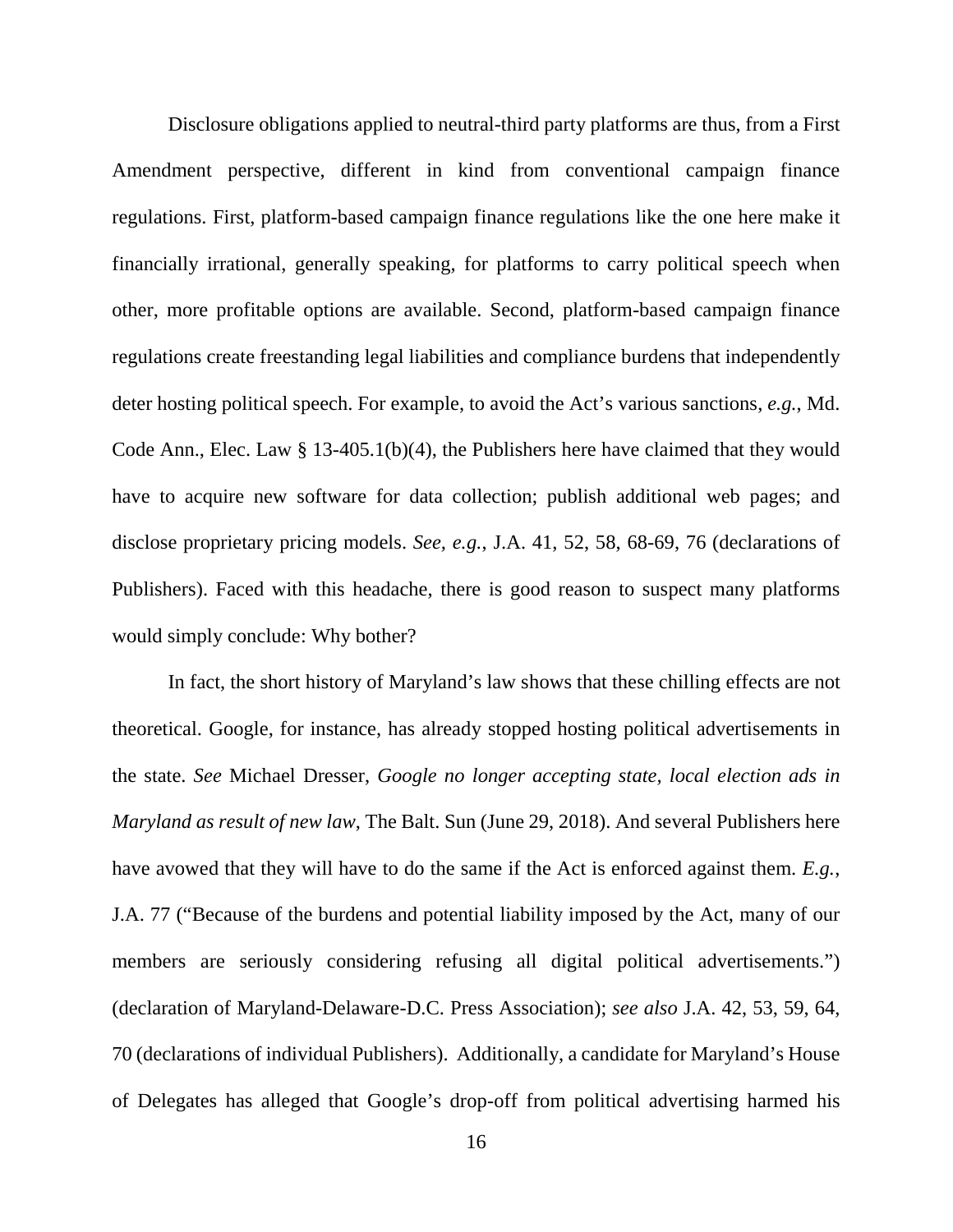campaign, and that he and other candidates for local and state elections would find it even more difficult to communicate with voters if newspaper websites followed suit. J.A. 150- 154. All told, practice confirms what common sense would predict: While ordinary campaign finance disclosure requirements do not "necessarily reduce[] the quantity of expression," *Buckley*, [4](#page-16-0)24 U.S. at 19, the same cannot be said for platform-based laws.<sup>4</sup>

In sum, it is apparent that Maryland's law creates a constitutional infirmity distinct from garden-variety campaign finance regulations. The First Amendment guards against "any action of the government by means of which it might prevent such free and general discussion of public matters as seems absolutely essential to prepare the people for an intelligent exercise of their rights as citizens." *Grosjean v. Am. Press Co.*, 297 U.S. 233, 249-50 (1936) (quoting 2 *Cooley's Constitutional Limitations* 886 (8th ed. 1927)). Government policies that foreclose channels for political speech or simply crowd out too much political speech therefore pose especially serious constitutional dangers. *See, e.g.*, *Watchtower Bible & Tract Soc'y of N.Y., Inc. v. Vill. of Stratton*, 536 U.S. 150, 167-68 (2002). Because political actors and neutral third-party platforms operate under markedly different incentives, the consequences of a disclosure law vary starkly depending on where

<span id="page-16-0"></span> <sup>4</sup> This comes against a backdrop where platforms are not exactly eager to host political advertising. Just recently, Twitter announced that it would voluntarily ban political advertisements. *See* Georgia Wells & Emily Glazer, *Twitter to Ban Political Ads*, Wall St. J. (Oct. 30, 2019). While this decision was not pegged to the Maryland law, it frames the Act's import as a piece of legislation burdening an already diminishing number of available channels for political speech.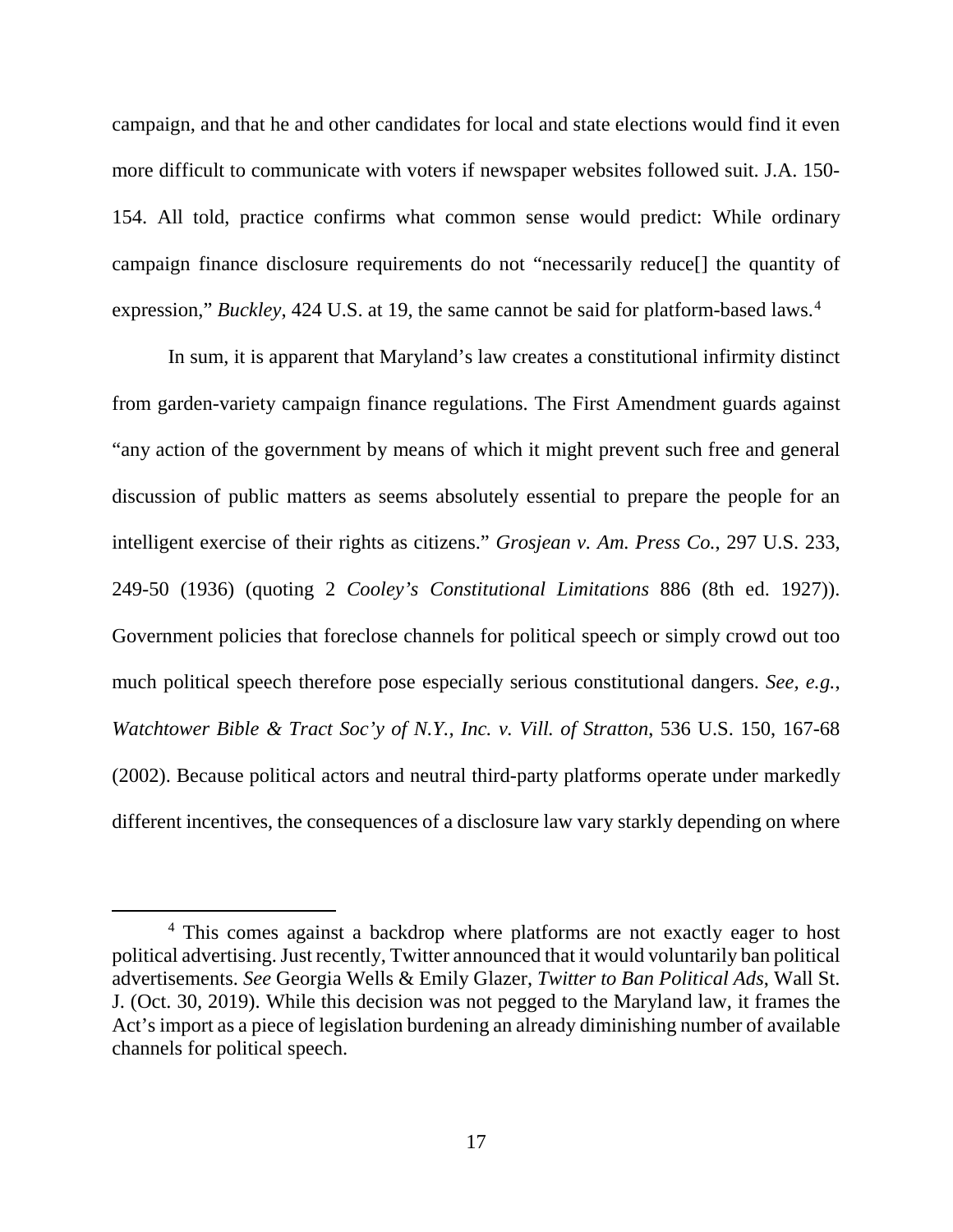its burdens are placed. And when the onus is placed on platforms, we hazard giving government the ability to accomplish indirectly via market manipulation what it cannot do through direct regulation—control the available channels for political discussion. *See Reed v. Town of Gilbert*, 135 S. Ct. 2218, 2230 (2015).

## B.

The First Amendment cautions that attend the Maryland Act are compounded by its application to the class of plaintiffs in this action. The Supreme Court has made clear that when the government tries to interfere with the content of a newspaper or the message of a news outlet, the constitutional difficulties mount. *Miami Herald Publ'g Co. v. Tornillo*, 418 U.S. 241, 258 (1974). Maryland's law attempts to do just that. As noted, the Act forces news outlets to publish certain information on their websites and, if they fail to do so, empowers the state to seek a court order to have content pulled from these platforms. This brings with it yet another First Amendment infirmity.

For one, Maryland's law "intru[des] into the function of editors" and forces news publishers to speak in a way they would not otherwise. *Tornillo*, 418 U.S. at 258. The First Amendment does not just protect a news outlet's editorial perspective or the way its beat reporters cover a given campaign or policy initiative. Rather, because the integrity of the newsroom does not readily permit mandated interaction with the government, the First Amendment applies in full force to *all* "news, comment, and advertising." *Id.* The Court has accordingly explained that "the simple selection of a paid noncommercial advertisement for inclusion in a daily paper" falls "squarely within the core of First Amendment security" just as much as any other piece of content. *Hurley v. Irish-American*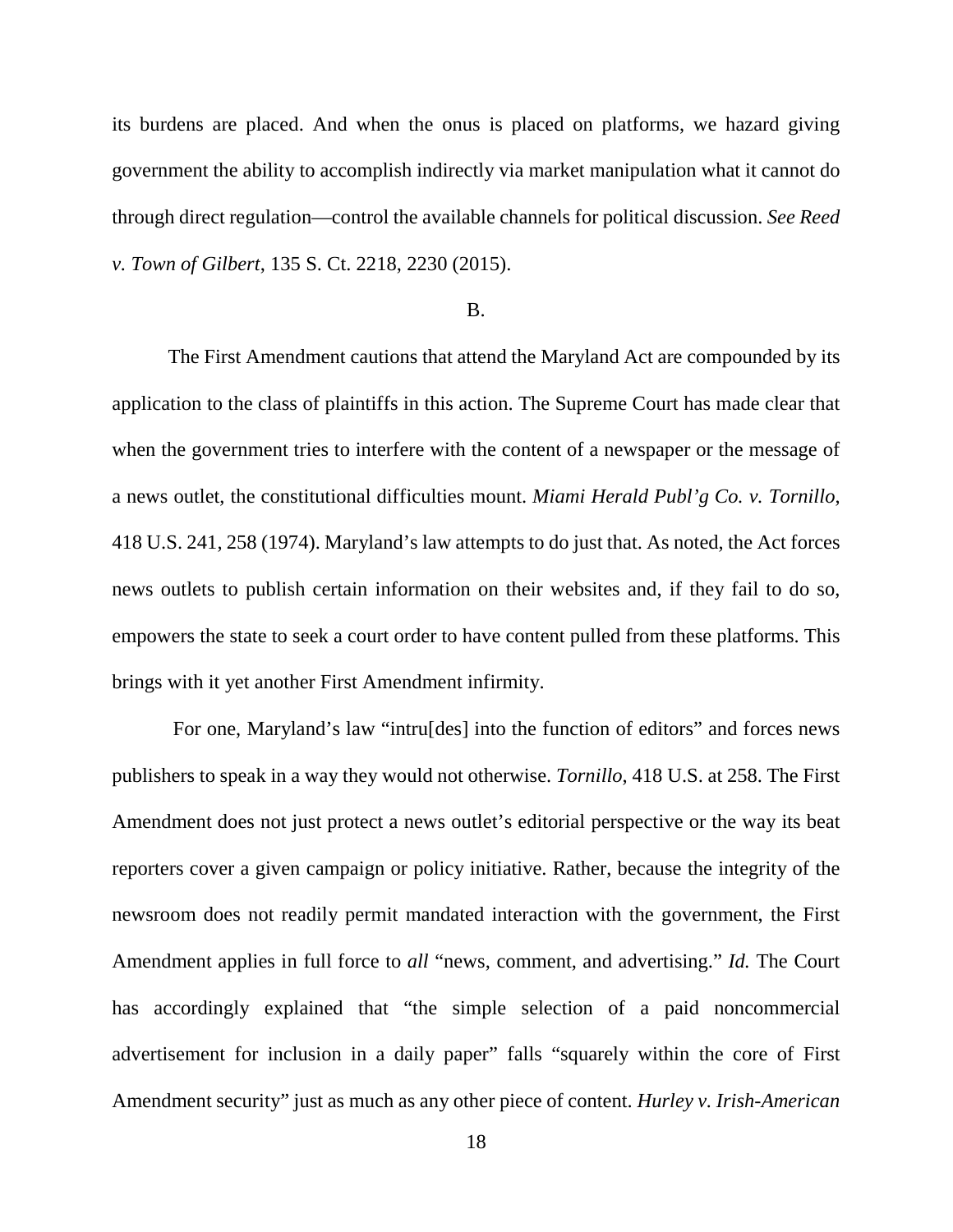*Gay, Lesbian & Bisexual Grp. of Boston*, 515 U.S. 557, 570 (1995) (internal citation omitted). To put a finer point on it, the very "choice of material to go into a newspaper" garners independent constitutional protection, even if publishers "would not be forced to forgo publication of news or opinion" in the process. *Tornillo*, 418 U.S. at 258.

Accordingly, Maryland's assurance that the publication requirement mandates little more than the disclosure of "a line or two of factual information" is of little solace. Appellant's Opening Brief at 53. The Supreme Court has emphasized that there is no constitutional difference between "compelled statements of opinion" and "compelled statements of fact" because "either form of compulsion burdens protected speech." *Riley v. Nat'l Fed'n of the Blind of N.C., Inc.*, 487 U.S. 781, 797-98 (1988) (internal quotation omitted). This because whenever the government "compel[s] individuals to speak a particular message," it "alter[s] the content of their speech." *Nat'l Inst. of Family and Life Advocates v. Becerra*, 138 S. Ct. 2361, 2371 (2018) (internal quotation omitted). Plainly, the "general rule[] that the speaker has the right to tailor the speech[] applies not only to expressions of value, opinion, or endorsement, but equally to statements of fact the speaker would rather avoid." *Hurley*, 515 U.S. at 573.

Maryland's argument that the Act applies only to "advertisements that publishers have already chosen to accept" is also off the mark. Appellant's Opening Brief at 21. The state suggests that its law imposes a minimal hardship on impacted parties because they opted-in to the arrangement and retain the ability to opt-out by not posting qualifying political ads. Oral Arg. at 14:47-15:46, *The Washington Post v. McManus* (No. 19-1132). But the First Amendment does not condone this brand of a "bitter with the sweet" rationale.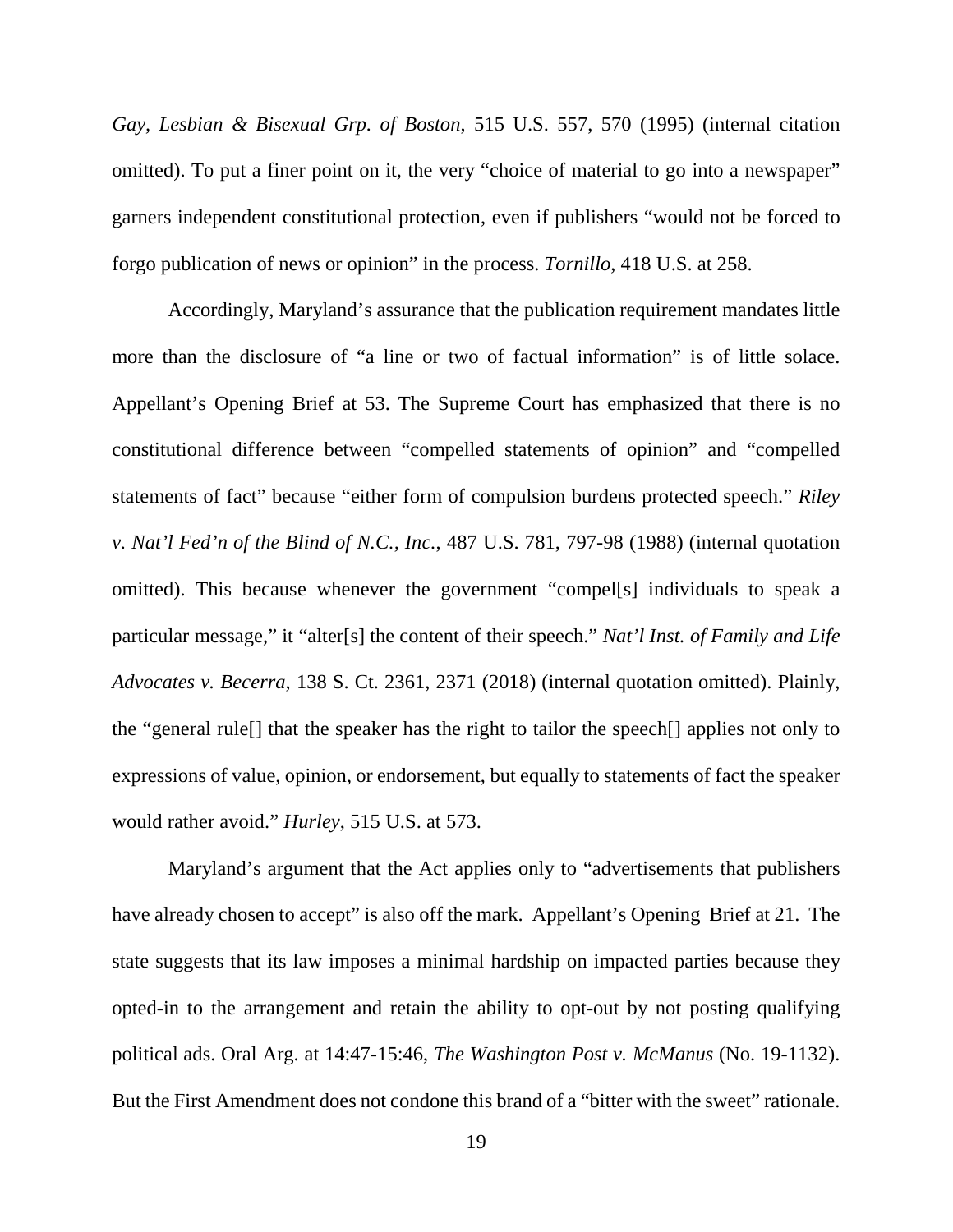*See, e.g.*, *Sorrell v. IMS Health Inc.*, 564 U.S. 552, 573-74 (2011). And for good reason: After all, another way of saying "opt out" is "stop speaking." Indeed, when a private entity, let alone a newspaper, decides to host political speech, its First Amendment protections are at their apex. To contend that news outlets forgo some of their free speech rights by accepting political speech turns the First Amendment on its head and does nothing to salvage the Act.

The inspection requirement implicates the same set of concerns and more. Not only does it compel the Publishers to turn over information to state regulators, it also brings the state into an unhealthy entanglement with news outlets. The core problem with this provision of the Act is that it lacks any readily discernable limits on the ability of government to supervise the operations of the newsroom. As it stands now, the Act requires news outlets to provide Maryland with no less than six separate disclosures, each assertedly justified by the state's interests in informing the electorate and enforcing its campaign finance laws. But with its foot now in the door, Maryland has offered no rationale for where these incursions might end. Today the state asks for information about the targeted audience; tomorrow perhaps the names and addresses of all officers or corporate affiliates of the ad purchaser; the day after the identities of donors to those purchasers. The absence of space and time limitations on the internet as opposed to traditional media outlets makes the absence of a limiting principle all the more unsettling. Without clear limits, the specter of a broad inspection authority, coupled with an expanded disclosure obligation, can chill speech and is a form of state power the Supreme Court would not countenance. *See Nat'l*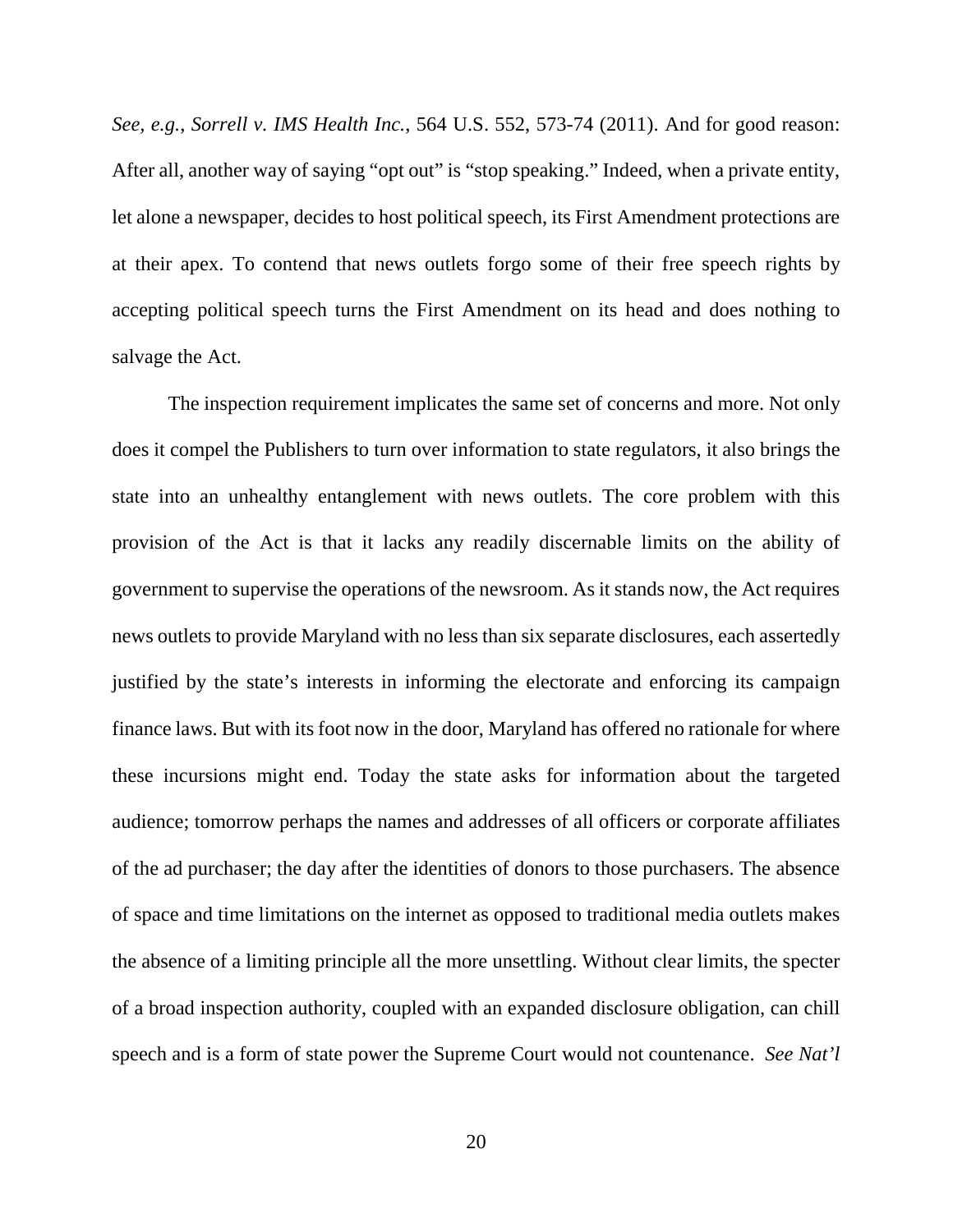*Ass'n for Advancement of Colored People v. State of Ala. ex rel. Patterson*, 357 U.S. 449, 462 (1958).

Maryland tries to avoid these infirmities by analogizing the Act to the third-party disclosure obligations that have been upheld in the broadcasting context. But this is an inapt comparison. The broadcast industry has always held a distinctive place in First Amendment law on the ground that "[b]roadcast frequencies are a scarce resource [that] must be portioned out among applicants." *FCC v. League of Women Voters of Cal.*, 468 U.S. 364, 377 (1984) (quoting *Columbia Broad. Sys., Inc., v. Democratic Nat'l Comm.*, 412 U.S. 94, 101 (1973)). That is, because broadcast licensees are given a federal grant to operate one of these limited channels, the Court has given the government wider latitude in regulating what is said on them. *Red Lion Broad. Co. v. FCC*, 395 U.S. 367, 399-400 (1969). This justification, however, is inapposite for the virtually limitless canvas of the internet. And for that reason, "the vast democratic forums of the Internet [have never] been subject to the type of government supervision and regulation that has attended the broadcast industry." *Reno v. Am. Civil Liberties Union*, 521 U.S. 844, 868-69 (1997). In short, what goes for broadcasters is too much a product of their technical circumstances to serve as a template for state regulation writ large. *Turner Broad. Sys., Inc. v. FCC*, 512 U.S. 622, 638-39 (1994); *see McConnell v. Fed. Election Comm'n*, 540 U.S. 93, 234-38 (2003).

Moreover, compelling broadcasters to speak is not the same as altering the content of a news product. *See Turner*, 512 U.S. at 655; *see also* Eugene Volokh, *The Law of Compelled Speech*, 97 Tex. L. Rev. 355, 361-66 (2018). The Court's decision in *Hurley* helps explain how this difference in medium informs First Amendment analysis. There, the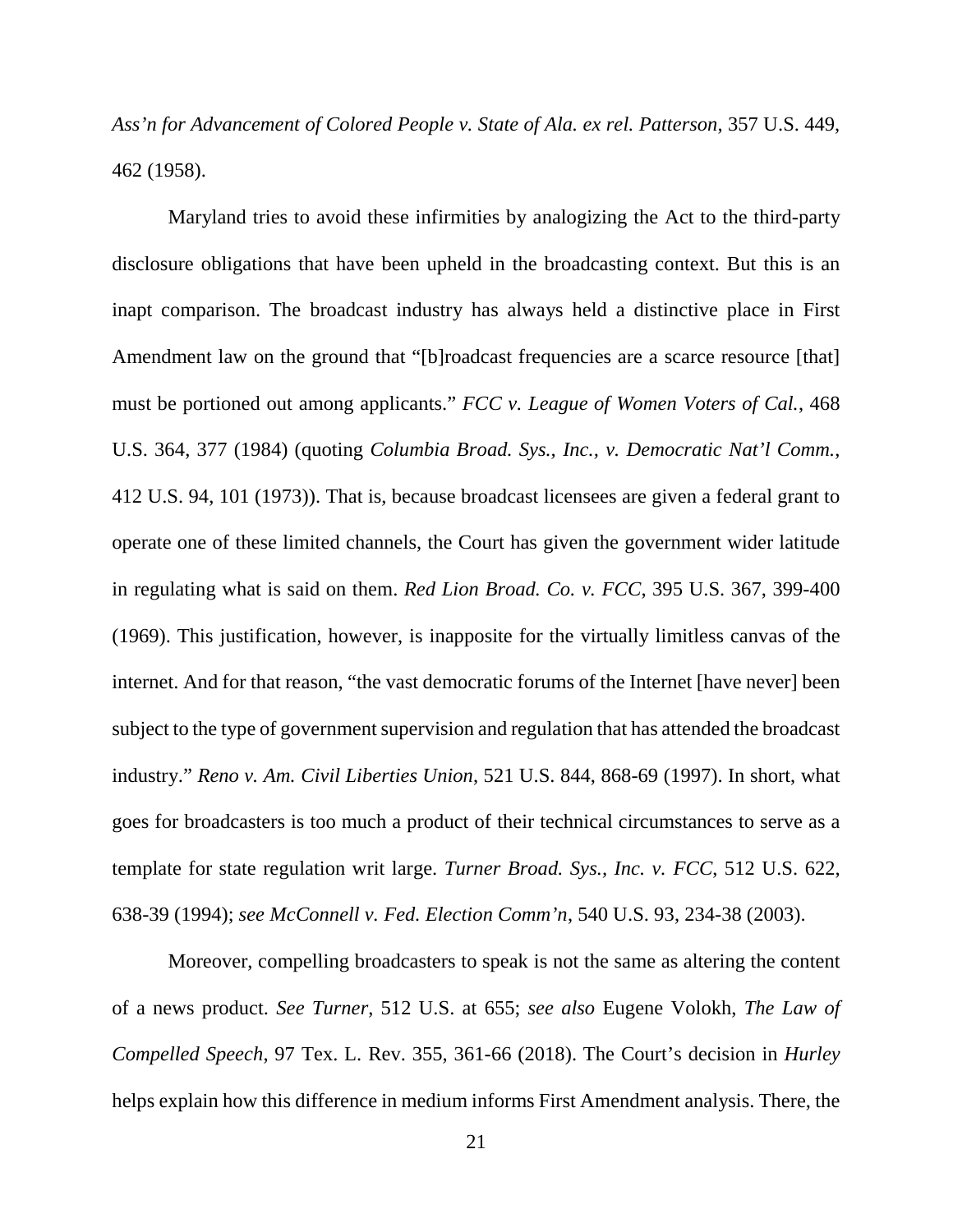Court held that Massachusetts could not force a private organization to include a gay-rights group in its St. Patrick's Day parade. *Hurley*, 515 U.S. at 580-81. It based its decision on the view that a parade is a discrete expressive product such that any government intervention would necessarily conflict with the "general rule[] that the speaker has the right to tailor the speech." *Id.* at 573. In so doing, the Court distinguished its decision in *Turner Broadcasting*, which presented a similar fact pattern on first blush. There, the Court evaluated the FCC's "must carry" rule, which required cable networks to carry certain channels. *Id.* at 576. The Court upheld this regulation, however, on the ground that cable networks were composed of "individual, unrelated segments that happen to be transmitted together for individual selection by members of the audience" and thus lacked an expressive character that would be inherently impaired by the FCC's regulation. *Id.* at 576; *see Rumsfeld v. Forum for Acad. and Institutional Rights, Inc.*, 547 U.S. 47, 60 (2006). At heart, the same state action—the forced inclusion of particular content—created a fatal First Amendment problem in one setting (parades) but was permissible in another (cable).

The same intuition governs here. The Court has made clear that news products are of a part with parades, political leaflets, fundraising pitches, or similar expressive endeavors. *E.g.*, *McIntyre v. Ohio Elections Comm'n*, 514 U.S. 334, 348 (1995); *Riley*, 487 U.S. at 797-98. This is not to say that such mediums are immune from regulation. Rather, the point is that the integrity of these expressive commodities is presumptively at risk as soon as the government compels any alteration to their message.

IV.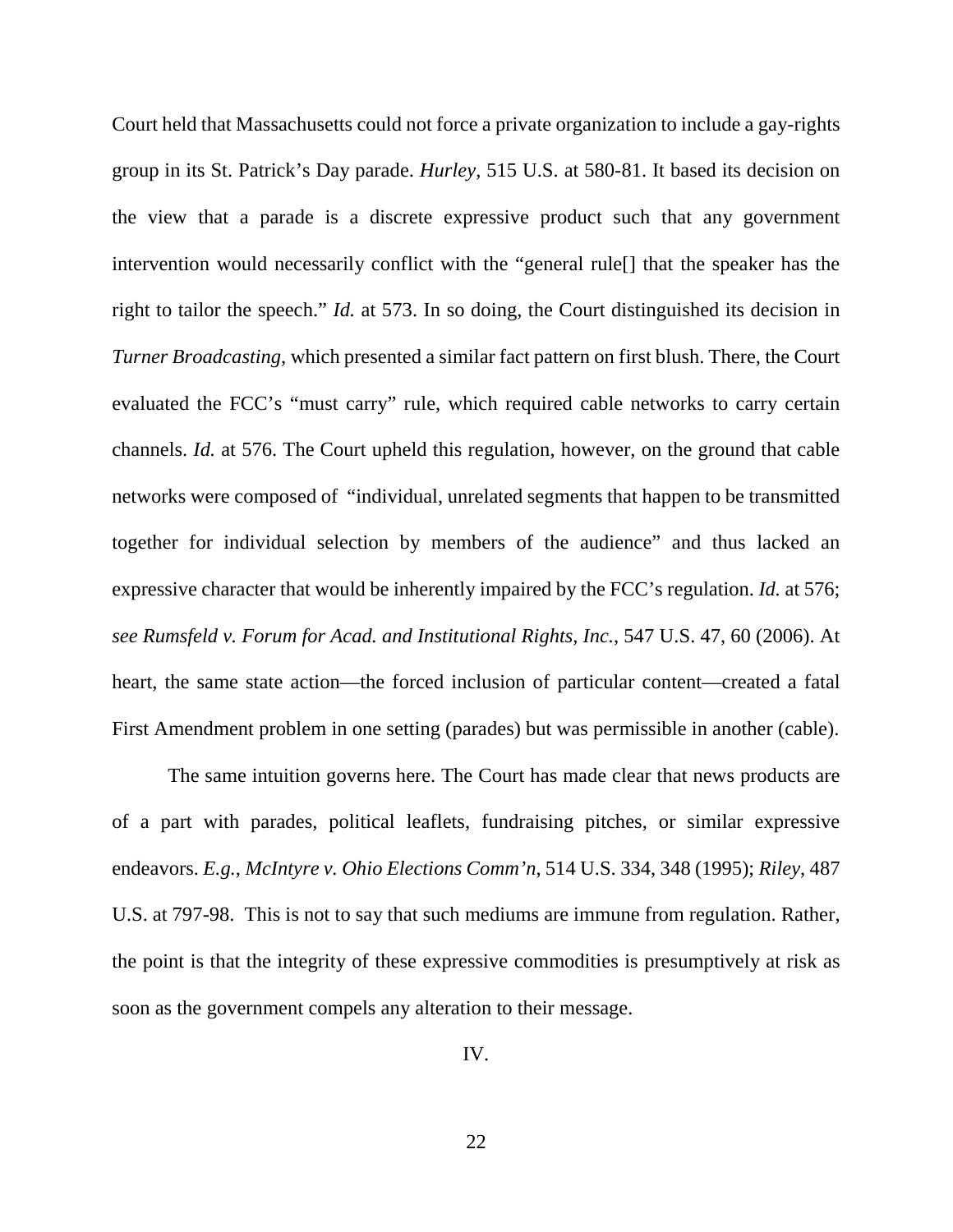The above collection of First Amendment infirmities underscores the difficulties Maryland faces in squaring its law with the First Amendment. The preceding discussion has illustrated the imperative of some form of heightened judicial scrutiny. We decline, though, to do more than is needed to resolve the case before us. On that front, we decline to decide whether strict or exacting scrutiny should apply to a disclosure law like the one here because we hold that the Act fails even the more forgiving standard of exacting scrutiny. To be sure, neither standard is deferential—both place high hurdles before the government. But strict scrutiny, in practice, is virtually impossible to satisfy, while exacting scrutiny is merely difficult. To declare an invariable reviewing standard of strict scrutiny would be an attempt to script the future in the face of novel challenges to electoral integrity that we know not of and cannot foresee. And because the disparity between Maryland's chosen means and purported ends is so pronounced, we need only apply the exacting scrutiny standard.

Under exacting scrutiny, there must be a "substantial relation" between an "important" government interest and "the information required to be disclosed." *Buckley v. Valeo*, 424 U.S. 1, 64-66 (1976). To start, there is no doubt that Maryland has asserted important government interests to sustain the Act. These interests fall into two buckets: one specific and one general. First, Maryland has principally justified the Act on the ground that it will help deter foreign interference in its elections. *Washington Post v. McManus*, 355 F. Supp. 3d 272, 298-99 (D. Md. 2019). Election integrity is undoubtedly an important state interest. *See, e.g.*, *Indep. Inst. v. Fed. Election Comm'n*, 216 F. Supp. 3d 176, 191 (D.D.C. 2016), *aff'd.*, 137 S. Ct. 1204 (2017). Second, Maryland has also claimed a set of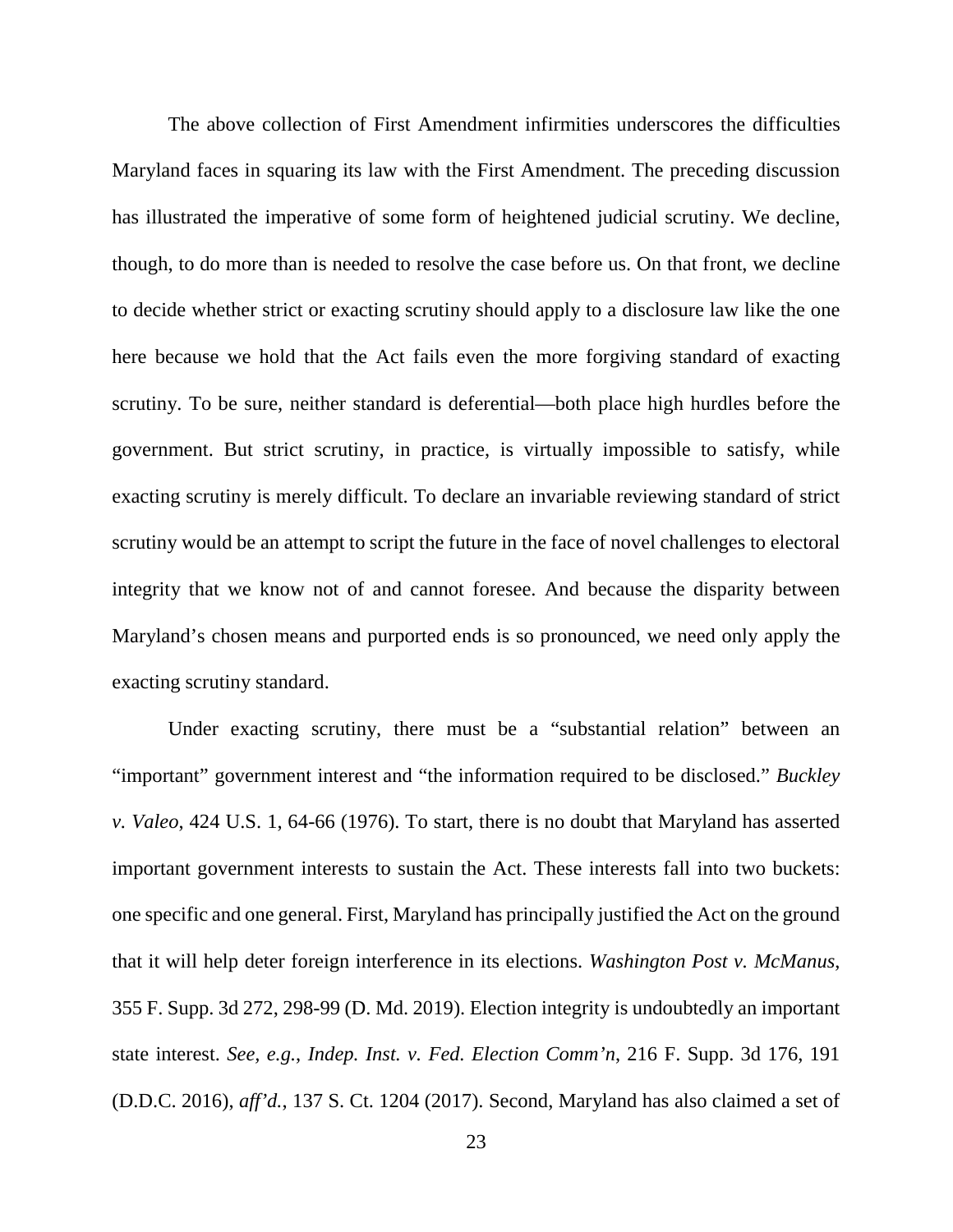secondary interests that are traditionally associated with disclosure-based laws: informing the electorate, deterring corruption, and enforcing the state's campaign finance laws. *Washington Post*, 355 F. Supp. 3d at 302-03. These too can be "sufficiently important" to justify certain campaign finance regulations. *Buckley*, 424 U.S. at 66-68.

But the fact that an interest is "important" in the abstract does not end the analysis. "In the First Amendment context, fit matters." *McCutcheon v. Fed. Election Comm'n*, 572 U.S. 185, 218 (2014) (plurality opinion). Specifically, even under exacting scrutiny, a commitment to free speech requires governments to "employ[] not necessarily the least restrictive means but . . . a means narrowly tailored to achieve the desired objective." *Id.* (quoting *Bd. of Trs. of State Univ. of N.Y. v. Fox*, 492 U.S. 469, 480 (1989)). And on this front, the Maryland Act falls short.

For one, Maryland's law does surprisingly little to further its chief objective of "combat[ting] foreign meddling in the state's elections." *Washington Post*, 355 F. Supp. 3d at 299. In essence, the Act regulates paid ads that "relate[] to" a candidate or ballot question and are placed on online platforms operating in Maryland. Md. Code Ann., Elec. Law  $\S 1-101(k)(1)$ . This approach has two flaws. First, even by Maryland's own reckoning, foreign nationals rarely, if ever, relied on paid content to try to influence the electorate. Instead, as the state concedes, "Russian influence was achieved 'primarily through unpaid posts'" on social media. *See* Appellant's Opening Brief at 6 (quoting J.A. 144). The Act leaves this primary mechanism completely unaddressed. Second, the Act also fails to regulate even the narrow band of *paid* content used by foreign nationals. Of the small percentage of foreign-placed paid ads that reached Maryland voters, the vast majority did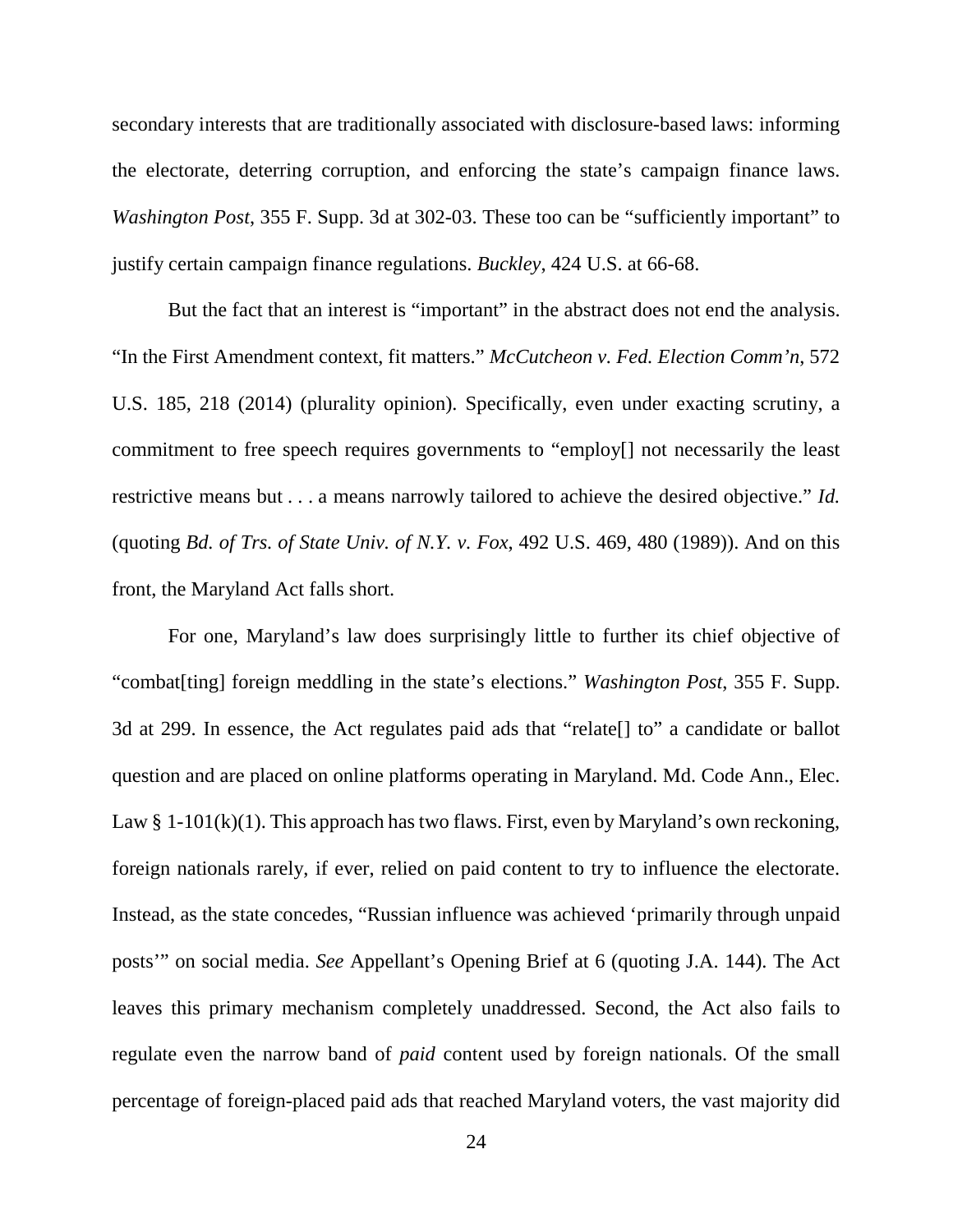not urge people to choose a certain candidate or support a specific ballot initiative. Rather, their chief focus was to rouse passions on divisive questions such as those surrounding race or gun rights. J.A. 144-45; *see also* J.A. 294-95. Put otherwise, they were not "campaign material," as defined by the Act, and therefore are not affected by the Act.

Maryland seems to grant that the Act fails to combat the lion's share of tactics used by foreign operatives in 2016. But the state seeks an indulgence, claiming the Act is the best it can do in light of "constitutional questions as to whether [Maryland] can regulate the unpaid speech of anonymous commenters on the Internet." Appellant's Opening Brief at 56. This "something is better than nothing" argument, however, is unavailing. Indeed, Maryland has offered no support for the proposition that courts should place a thumb on the exacting scrutiny scale for laws that are the "least unconstitutional" among available options. Nor could it. The First Amendment makes plain that any law burdening free speech must rise or fall on its own merits.

What's more, while the Act strikes too narrowly in some respects, it also strikes too broadly in others. Two features stand out: the decision to include the press and the choice to draw even quite-small platforms within the Act's ambit.

First, Maryland has marshalled scant evidence to justify applying its Act to the press. As noted, when a government compels speech from news outlets, let alone political speech, it risks contravening the First Amendment many times over. To justify these intrusions, states must meaningfully demonstrate that a given law is impelled by the facts on the ground. Here, Maryland has not done so. In fact, the state "has not been able to identify so much as a single foreign-sourced paid political ad that ran on a news site, be it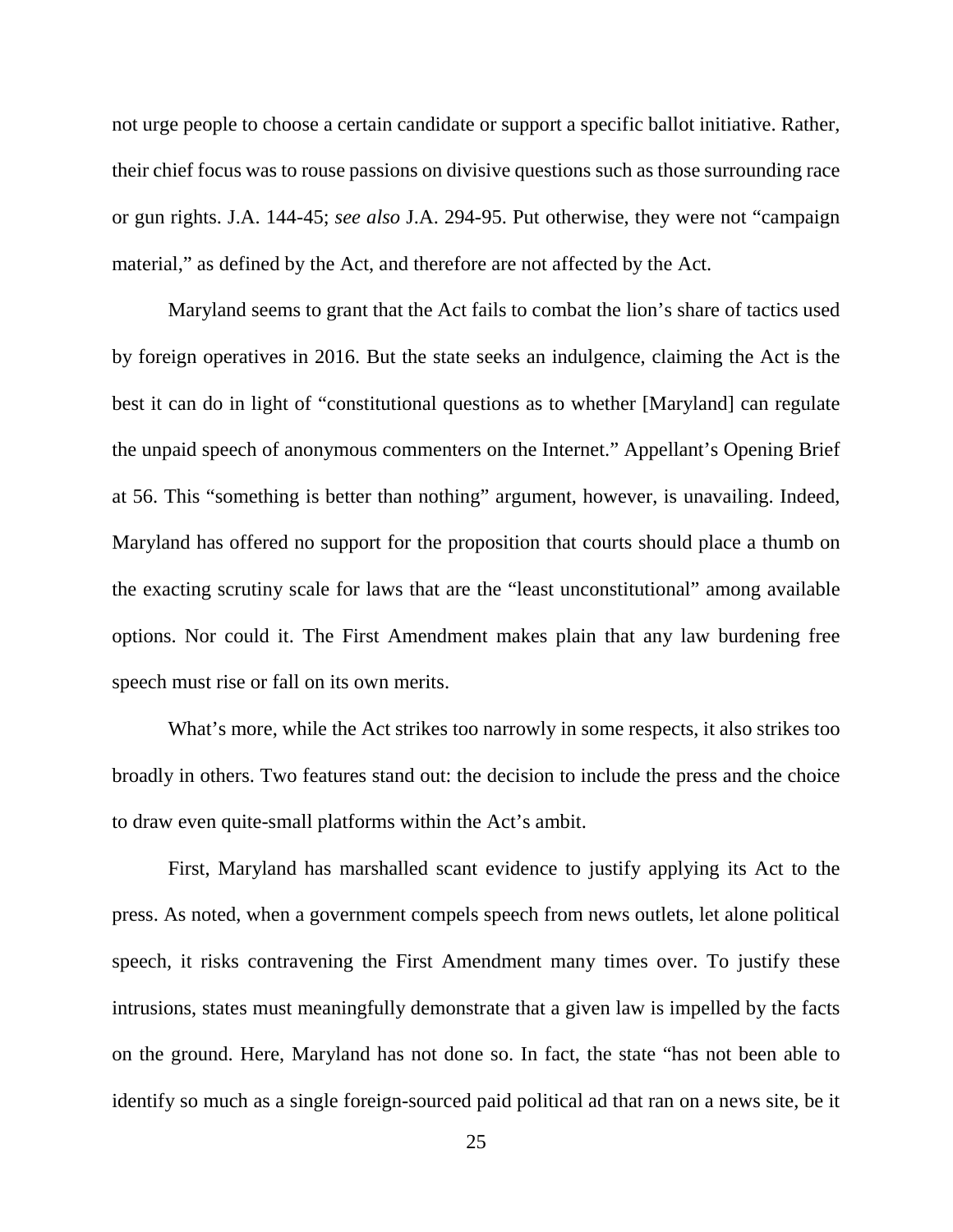in 2016 or at any other time." *Washington Post*, 355 F. Supp. 3d at 301. Of course, states are owed a degree of deference in how they choose to pursue important governmental interests. But deference to ends does not obviate the need for concrete evidence showing the chosen means warrant the accompanying First Amendment burdens.

Maryland advances, however, a prophylactic rationale. On its view, the state "was not required to wait for foreign-sourced ads to appear *via a particular method* on plaintiffs' websites before acting prophylactically to prevent such misconduct." Appellant's Reply Brief at 17. And in support of this view, Maryland points to evidence that Russian operatives infiltrated Google's "DoubleClick" paid ad network during the 2016 election and that some newspaper websites, including those of some Publishers, use this network. As such, Maryland says there are sufficient grounds for it to regulate newspaper sites in anticipation of this possible new front in foreign interference.

This preventative justification fails to pass First Amendment muster. The Supreme Court has made clear that, when free speech values are at stake, states must supply rationales that are "far stronger than mere speculation about serious harms." *Bartnicki v. Vopper*, 532 U.S. 514, 531 (2001) (quoting *United States v. Treasury Emps.*, 513 U.S. 454, 475 (1995)). The First Amendment does not permit states to broadly conjure hypotheticals in support of expressive burdens. If any evidence—no matter how indirect or futuristic could concretize a purported harm, speech would be rendered substantially more vulnerable. Applied here, indirect evidence of Russian interference gets Maryland only so far. Without direct evidence (or anything close to it) of meddling on news sites, Maryland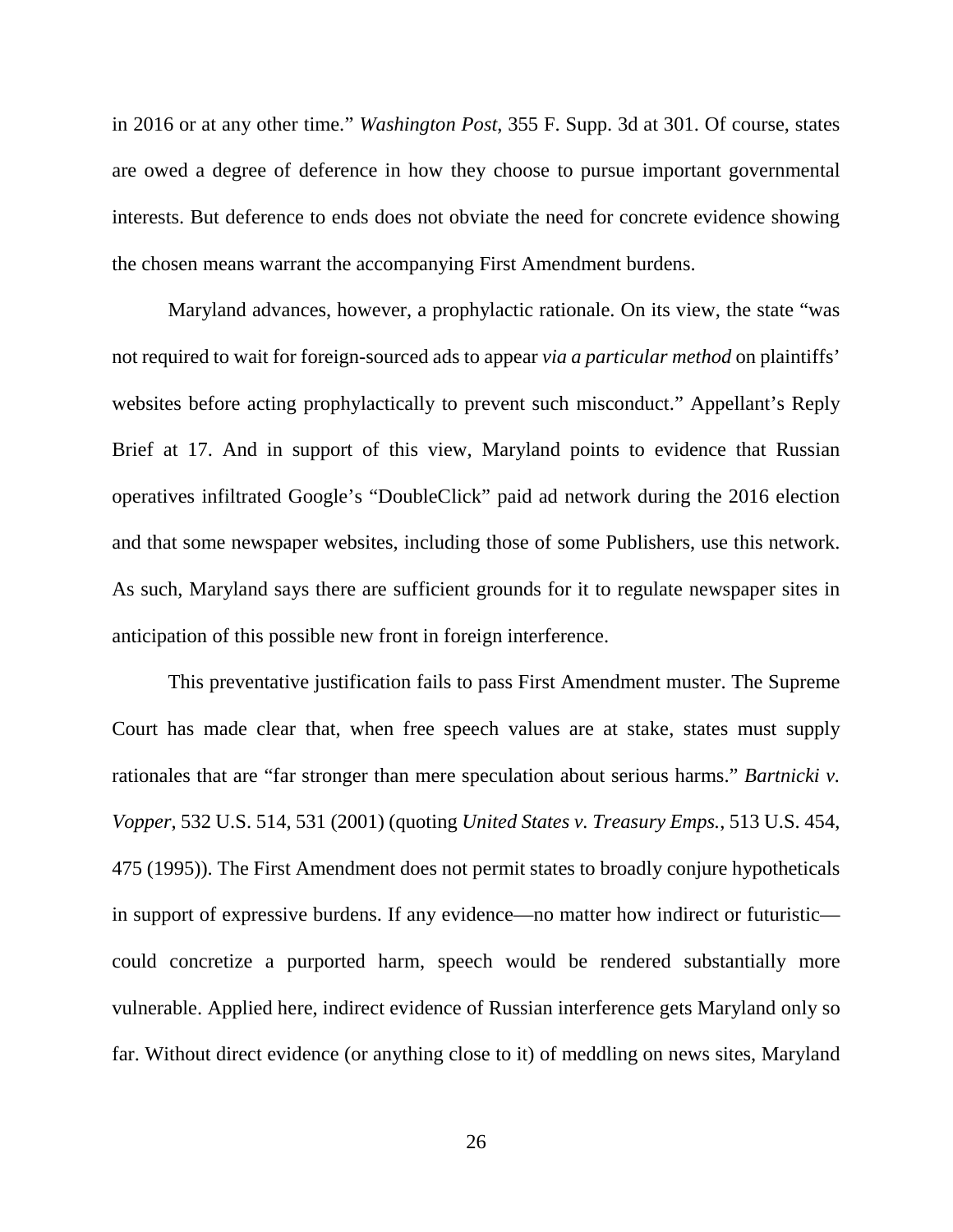has failed to show that this purported threat is likely or imminent enough to justify the Act's intrusive preventative measures.

Second, the Act is also too broad because it fails to distinguish between platforms large and small. The Maryland law sweeps the spectrum of websites, covering both *The Washington Post* and *Carroll County Times*, as well as their equivalents in every industry operating in the state. Specifically, the Act applies to each "public-facing website, web application, or digital application, including a social network, ad network, or search engine, that: has 100,000 or more unique monthly United States visitors or users . . . ." Md. Code Ann., Elec. Law § 1-101(dd-1). The law thus kicks in no matter how susceptible a website may be to foreign meddling or how influential it has been in a given election cycle.

As above, Maryland has failed to provide sufficient evidence to justify painting with such a broad brush. For instance, as the district court rightly observed, the clear bulk of foreign meddling took place on websites like Facebook, Instagram, or other social media platforms that each garner millions of visitors per month. *See Washington Post*, 355 F. Supp. 3d at 301. But the Act applies equally to *The Cecil Whig* and *The Cumberland Times-News* as it does to Facebook—notwithstanding the marked disparities between their respective reaches and past histories with foreign election interference. This is not to say that state regulations must always parse platforms based on their size. Rather, the point is that, in light of the First Amendment burdens here, Maryland must muster some concrete proof to justify the Act's capacious scope.

On a related note, the parties have discussed at length whether the Act's provisions duplicate disclosure requirements already in place under Maryland law. While Maryland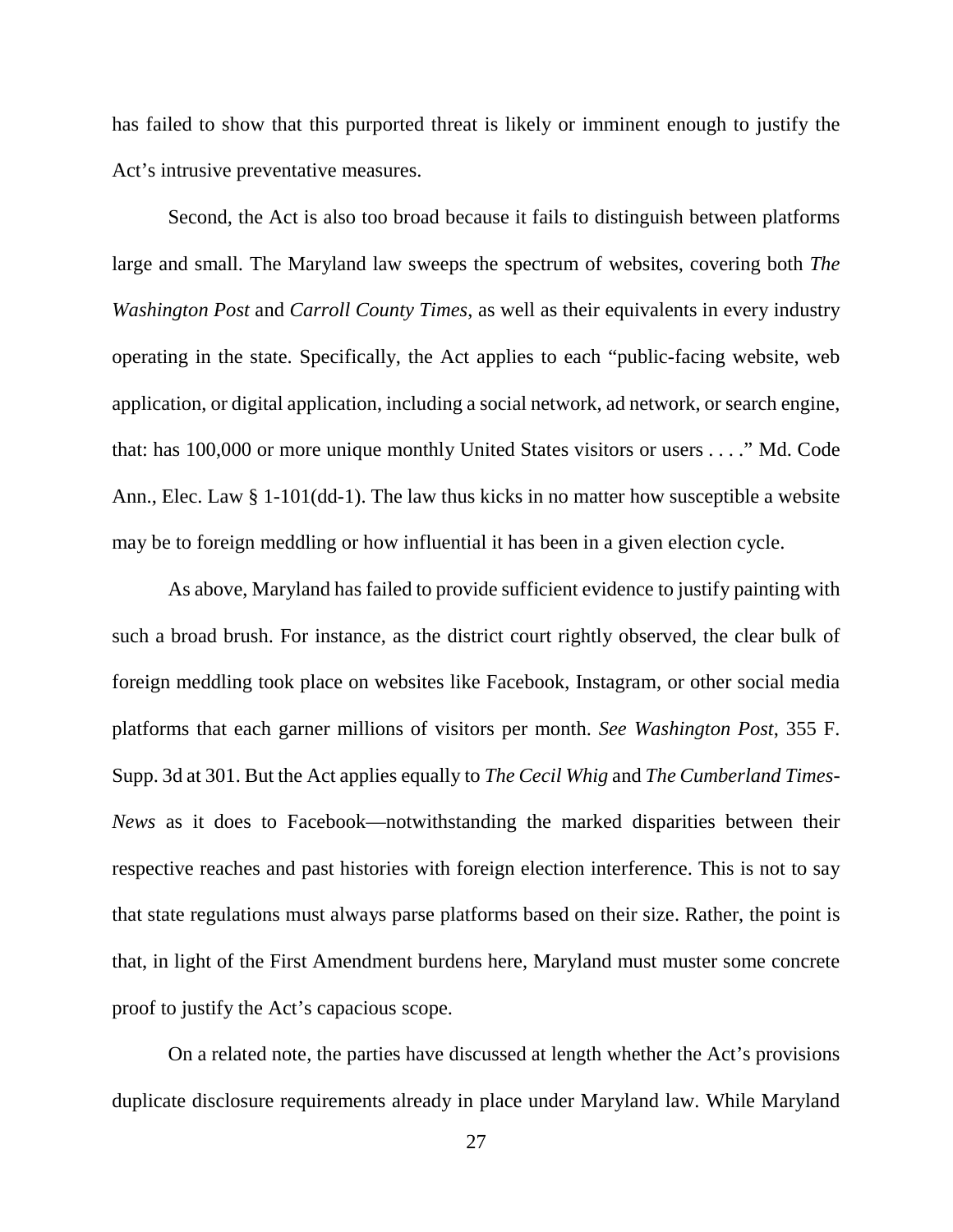is quick to point out certain discrete pieces of information that the Act requires for the first time, the Publishers respond by underscoring the substantial similarity between what is asked for by the Act and what is already required of ad purchasers operating in the state. But this is all mostly beside the point. The Act must stand or fall on its own merits, independent of whether it overlaps with other parts of Maryland's legal landscape. The judgment we have to make is whether *this* Act is or is not a constitutional one. And all the duplication in the world would not by itself condemn it, nor would the fact that the Act is wholly unique serve alone to sustain it. That being said, the duplication discussion does serve to illustrate that much of what Maryland wishes to accomplish through the Act can be done through better fitting means. Indeed, it seems plain that Maryland can apply the Act's substantive provisions to ad purchasers directly, rather than neutral third-party platforms, or expand its existing campaign finance laws to cover donors to the same effect.<sup>[5](#page-27-0)</sup>

Taking a step back, it is important to bear in mind that while First Amendment analyses can get bogged down in terminology and tier-chasing, the touchstone for exacting scrutiny is whether there is "a fit that is not necessarily perfect, but reasonable." *McCutcheon*, 572 U.S. at 218 (plurality opinion) (quoting *Bd. of Trs. of State Univ. of N.Y.* 

<span id="page-27-0"></span><sup>&</sup>lt;sup>5</sup> To the extent relevant, the duplicative nature of the Act forecloses the suggestion that Maryland's secondary interests—educating voters, deterring corruption, or enforcing campaign finance laws—can make up for the gap between the Act's chosen means and its principal end of combatting foreign election interference. *See Washington Post*, 355 F. Supp. 3d at 303-04 (describing duplication). Critically, Maryland has failed to develop a factual record that shows why the marginal value of the small amount of *new* information compelled under the Act is so beneficial to the state's secondary interests that it can justify the weighty First Amendment burdens imposed. *See McIntyre v. Ohio Elections Comm'n*, 514 U.S. 334, 348 (1995).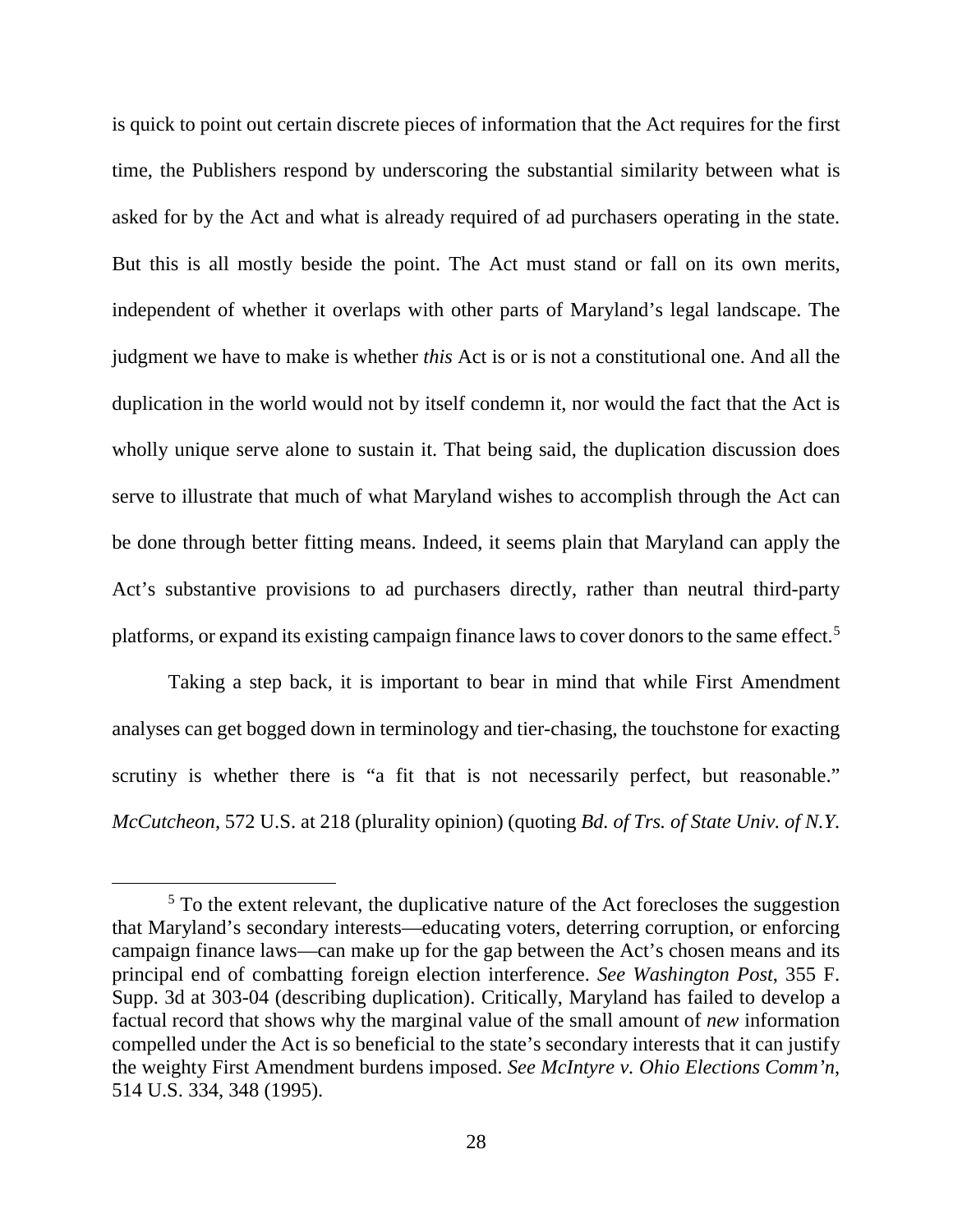*v. Fox*, 492 U.S. 469, 480 (1989)). For the reasons above, Maryland has failed to clear this bar. The Act, at heart, burdens too much and furthers too little, and this one-sided tradeoff falls short of what the First Amendment requires.

#### V.

Within our federal system, states are tasked with striking a difficult balance in administering elections. On the one hand, the marketplace of ideas resists governmental regulation. The First Amendment guarantees that all citizens shall be free to speak their piece on the issues of the day, and that government cannot meddle in the debate that takes place among the governed. On the other hand, for a democracy to reach its full potential, intervention is occasionally necessary to promote transparency, facilitate an educated populace, and deter corruption. As Justice Brandeis put it: "Sunlight is said to be the best of disinfectants." L. Brandeis, *Other People's Money* 62 (National Home Library Foundation ed. 1933). And sunlight also can serve First Amendment values.

The changing nature of elections and the novel technological challenges accompanying them have made the states' managerial tasks more difficult. How states choose to carry out their responsibilities has long merited our respect. But that respect has bounds—and here, Maryland has crossed them. Despite its admirable goals, the Act reveals a host of First Amendment infirmities: a legislative scheme with layer upon layer of expressive burdens, ultimately bereft of any coherent connection to an offsetting state interest of sufficient import. While we credit the aims of Maryland's legislators, we can in no way approve the state's chosen means. The most basic First Amendment principles compel as much.